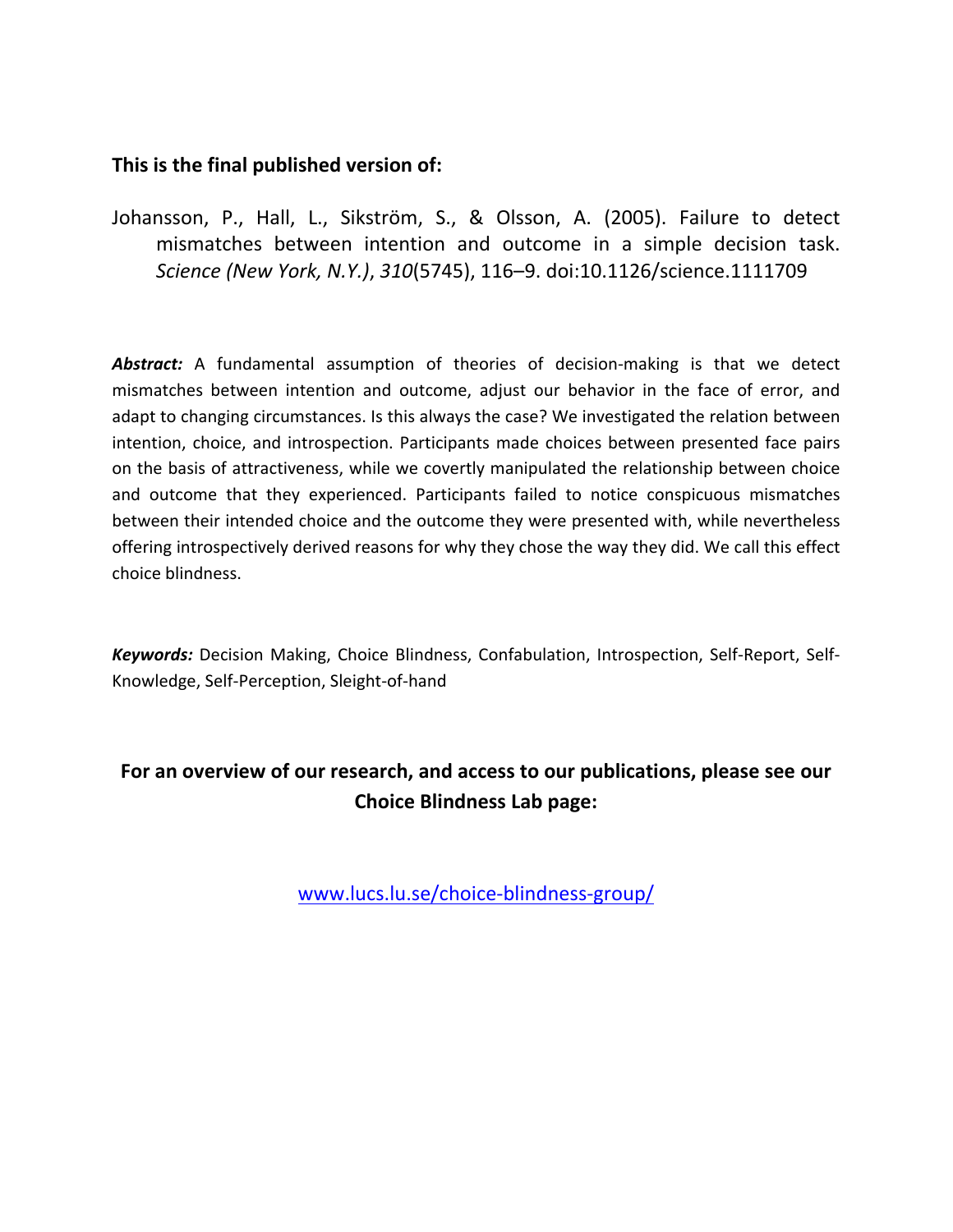#### **REPORTS**

to monitor baseline synaptic transmission (Fig. 4A). In wild-type slices, tetanic stimulation of pathway S1 (100 Hz, 1 s) evoked homosynaptic LTP together with a heterosynaptic depression of the neighboring S2 pathway. The addition of an A1 antagonist (DPCPX, 800 nM) prevented heterosynaptic depression (Fig. 4B). To control for effects of enhanced baseline transmission that result in the presence of DPCPX, we switched from normal artificial cerebrospinal fluid (ACSF) to one containing 2.4 mM  $Ca^{2+}$  and 0.6 mM  $Mg^{2+}$ , which enhanced synaptic transmission to  $172 \pm 8.9\%$  ( $n = 3$  slices) of that in control mice. We still found heterosynaptic depression to be intact (64.9  $\pm$  8.2%, n = 3 slices) compared to ACSF controls  $(72.0 \pm 8.6\%, n = 3$ slices). To determine whether astrocytes mediate adenosine-dependent depression, we repeated this study using dn-SNARE slices and found a virtual absence of heterosynaptic depression (Fig. 4C).

These studies place the astrocyte at center stage in the control of adenosine. Glialreleased ATP, which is rapidly hydrolyzed to adenosine, leads to a persistent synaptic suppression mediated by A1 receptors. Because adenosine is implicated in the control of waketo-sleep transitions (26, 27) as well as responses to hypoxia, the identification of the central role of the astrocyte in regulating this nucleoside offers mechanistic insights into these processes.

The kinetics of ATP hydrolysis and adenosine accumulation provide a synaptic network with unique spatiotemporal conditions to control synaptic transmission. Fast-acting synaptic transmitters such as  $\gamma$ -aminobutyric acid and glutamate have high-affinity uptake systems in the vicinity of the synapse that constrain the time and distance over which a transmitter acts. Synaptic activation of an astrocyte to release ATP removes these constraints, because it takes  $\sim$  200 ms before adenosine begins to accumulate (28). This provides time for ATP diffusion to distant sites, where it depresses synaptic transmission through accumulated adenosine, thereby providing a mechanism for cross-talk to distant synapses. In addition to activity-dependent actions, astrocytes, by persistently suppressing excitatory synaptic transmission, enhance the capability of synapses to express synaptic plasticity. Thus, the integration of synaptic activity by the astrocyte leads to a widespread coordination of synaptic networks. By suppressing excitatory transmission, astrocytes regulate the degree to which a synapse may be plastic, and during the induction of LTP, astrocyte-derived adenosine depresses neighboring unstimulated pathways.

#### References and Notes

- 1. A. H. Cornell-Bell, S. M. Finkbeiner, M. S. Cooper, S. J. Smith, Science 247, 470 (1990).
- 2. A. Verkhratsky, H. Kettenmann, Trends Neurosci. 19, 346 (1996).
- 3. P. B. Guthrie et al., J. Neurosci. 19, 520 (1999).
- 4. V. Parpura et al., Nature 369, 744 (1994).
- 5. M. J. Schell, M. E. Molliver, S. H. Snyder, Proc. Natl. Acad. Sci. U.S.A. 92, 3948 (1995).
- 6. T. Fellin et al., Neuron 43, 729 (2004). 7. A. Araque, V. Parpura, R. P. Sanzgiri, P. G. Haydon, Eur. J. Neurosci. 10, 2129 (1998).
- 8. J. Kang, L. Jiang, S. A. Goldman, M. Nedergaard, Nat. Neurosci. 1, 683 (1998).
- 9. T. A. Fiacco, K. D. McCarthy, J. Neurosci. 24, 722 (2004).

# Failure to Detect Mismatches Between Intention and Outcome in a Simple Decision Task

#### Petter Johansson, $^{1\ast}$  Lars Hall, $^{1\ast}{}_{\dagger}$  Sverker Sikström, $^{1}$ Andreas Olsson<sup>2</sup>

A fundamental assumption of theories of decision-making is that we detect mismatches between intention and outcome, adjust our behavior in the face of error, and adapt to changing circumstances. Is this always the case? We investigated the relation between intention, choice, and introspection. Participants made choices between presented face pairs on the basis of attractiveness, while we covertly manipulated the relationship between choice and outcome that they experienced. Participants failed to notice conspicuous mismatches between their intended choice and the outcome they were presented with, while nevertheless offering introspectively derived reasons for why they chose the way they did. We call this effect choice blindness.

A fundamental assumption of theories of decision making is that intentions and outcomes form a tight loop  $(1)$ . The ability to monitor and to compare the outcome of our choices with prior intentions and goals is seen to be

critical for adaptive behavior  $(2-4)$ . This type of cognitive control has been studied extensively, and it has been proposed that intentions work by way of forward models (5) that enable us to simulate the feedback from

- 10. A. Araque, R. P. Sanzgiri, V. Parpura, P. G. Haydon, J. Neurosci. 18, 6822 (1998).
- 11. A. Araque, N. Li, R. T. Doyle, P. G. Haydon, J. Neurosci. 20, 666 (2000).
- 12. P. Bezzi et al., Nat. Neurosci. 7, 613 (2004).
- 13. L. Pasti, M. Zonta, T. Pozzan, S. Vicini, G. Carmignoto, J. Neurosci. 21, 477 (2001).
- 14. Materials and methods are available as supporting material on Science Online.
- 15. Q. Zhang et al., J. Biol. Chem. 279, 12724 (2004).
- 16. H. Zimmermann, N. Braun, J. Auton. Pharmacol. 16, 397 (1996).
- 17. T. V. Dunwiddie, B. J. Hoffer, Br. J. Pharmacol. 69, 59 (1980).
- 18. T. V. Dunwiddie, S. A. Masino, Annu. Rev. Neurosci. 24, 31 (2001).
- 19. M. Kukley, M. Schwan, B. B. Fredholm, D. Dietrich, J. Neurosci. 25, 2832 (2005).
- 20. K. A. Moore, R. A. Nicoll, D. Schmitz, Proc. Natl. Acad. Sci. U.S.A. 100, 14397 (2003).
- 21. M. A. Ackley et al., J. Physiol. 548, 507 (2003).
- 22. S. Coco et al., J. Biol. Chem. 278, 1354 (2003).
- 23. O. J. Manzoni, T. Manabe, R. A. Nicoll, Science 265, 2098 (1994).
- 24. J. T. Porter, K. D. McCarthy, J. Neurosci. 16, 5073 (1996).
- 25. J. M. Zhang et al., Neuron 40, 971 (2003).
- 26. T. Porkka-Heiskanen, L. Alanko, A. Kalinchuk, D. Stenberg, Sleep Med. Rev. 6, 321 (2002).
- 27. R. Basheer, R. E. Strecker, M. M. Thakkar, R. W. McCarley, Prog. Neurobiol. 73, 379 (2004).
- 28. T. V. Dunwiddie, L. Diao, W. R. Proctor, J. Neurosci. 17, 7673 (1997).
- 29. We thank I. Levitan and T. Abel for constructive criticism on versions of this manuscript, T. Abel for his constant guidance, and R. Thresher, H. Bujard, and M. Brenner for constructs used to generate transgenic vectors. Supported by funds from the National Institute of Neurological Disorders and Stroke and the National Institute of Mental Health to K.M., S.J.M., and P.G.H.

#### Supporting Online Material

www.sciencemag.org/cgi/content/full/310/5745/113/ D<sub>C</sub>1 Materials and Methods

Figs. S1 to S4

5 July 2005; accepted 7 September 2005 10.1126/science.1116916

our choices and actions even before we execute them (6, 7).

However, in studies of cognitive control, the intentions are often tightly specified by the task at hand  $(8-10)$ . Although important in itself, this type of research may not tell us much about natural environments where intentions are plentiful and obscure and where the actual need for monitoring is unknown. Despite all its shortcomings, the world is in many ways a forgiving place in which to implement our decisions. Mismatches between intention and outcome are surely possible, but when we reach for a bottle of beer, we very seldomly end up with a glass of milk in our hands. But what if the world were less forgiving? What if it instead conspired to create discrepancies between the choices we make and the feedback we get? Would we always

<sup>&</sup>lt;sup>1</sup> Lund University Cognitive Science, Lund University, Kungshuset Lundagård, 222 22 Lund, Sweden. <sup>2</sup>Department of Psychology, New York University, 6 Washington Place, New York, NY 10003, USA.

<sup>\*</sup>These authors contributed equally to this work. .To whom correspondence should be addressed. E-mail: lars.hall@lucs.lu.se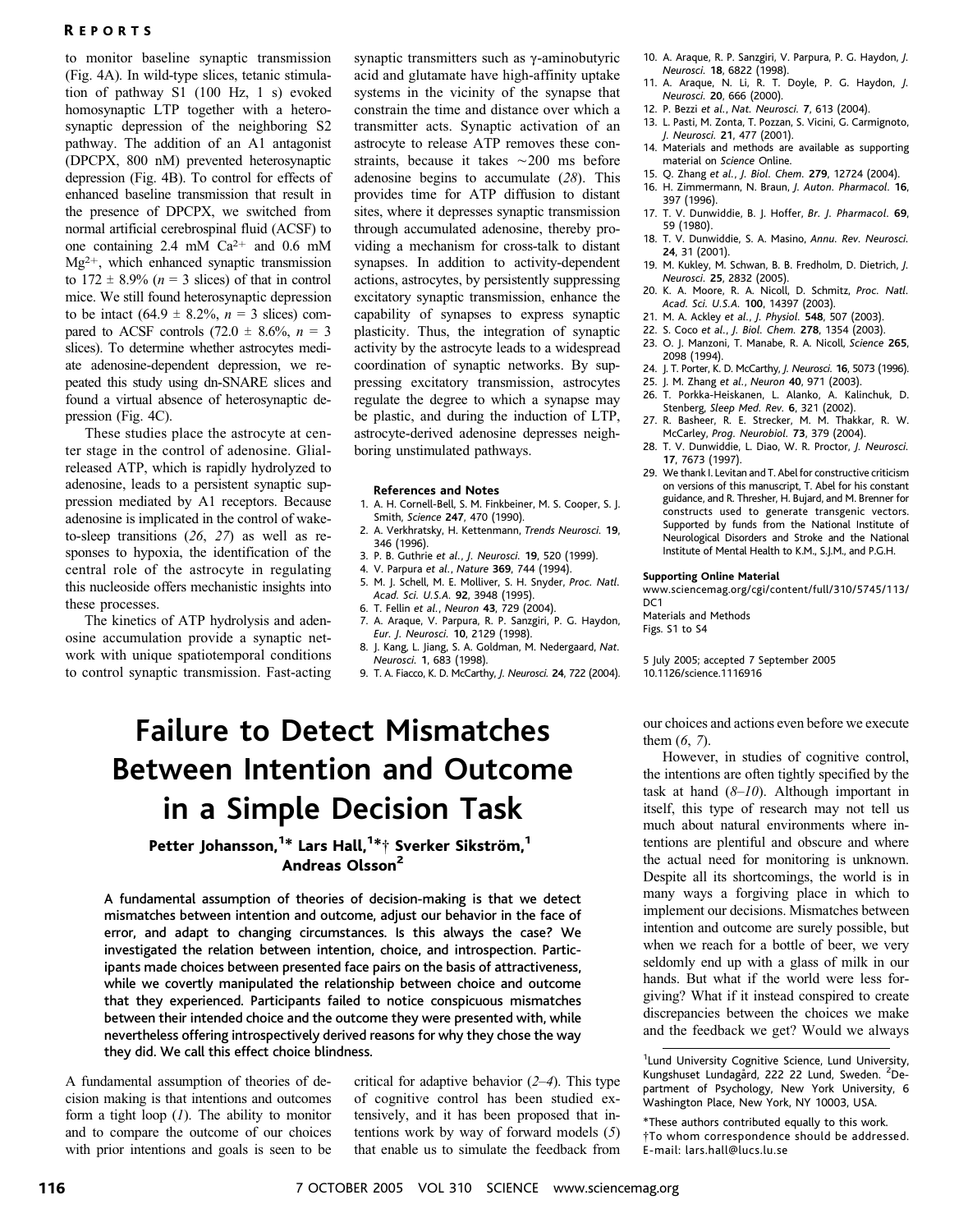be able to tell if an error were made? And if not, what would we think, and what would we say?

To examine these questions, we created a choice experiment that permitted us to surreptitiously manipulate the relationship between choice and outcome that our participants experienced. We showed picture pairs of female faces to 120 participants (70 female) and asked them to choose which face in each pair they found most attractive. On some trials, immediately after their choice, they were asked to verbally describe the reasons for choosing the way they did. Unknown to the participants, on certain trials, a double-card ploy was used to covertly exchange one face for the other (Fig. 1). Thus, on these trials, the outcome of the choice became the opposite of what they intended. Each subject completed a sequence of 15 face pairs, three of which were manipulated (M). The M face pairs always appeared at the same position in the sequence, and for each of these pairs, participants were asked to state the reasons behind their choice. Verbal reports were also solicited for three trials of nonmanipulated (NM) pairs  $(11)$ .

The experiment employed a 3-by-2, between-group factorial design, with deliberation time and similarity of the face pairs as factors. For time, three choice conditions were included: one with 2 s of deliberation time, one with 5 s, and one where participants could take as much time as they liked. Participants generally feel that they are able to form an opinion given 2 s of deliberation time (supporting online text). Nevertheless, the opportunity for participants to enjoy free deliberation time was included to provide an individual criterion of choice. For similarity, we created two sets of target faces, a high-similarity (HS) and a lowsimilarity (LS) set (fig. S1). Using an interval scale from 1 to 10, where 1 represents "very dissimilar" and 10 "very similar," the HS set had a mean similarity of  $5.7$  (SD = 2.1) and the LS set a mean similarity of  $3.4$  (SD = 2.0).

Detection rates for the manipulated pictures were measured both concurrently, during the experimental task, and retrospectively, through a post-experimental interview (11) (supporting online text). There was a very low level of concurrent detection. With a total of 354 M trials performed, only 46 (13%) were detected concurrently. Not even when participants were given free deliberation time and a set of LS faces to judge were more than 27% of all trials detected this way. There were no significant differences in detection rate between the 2-s and 5-s viewing time conditions, but there was a higher detection rate in the free compared to the fixed viewing time conditions  $[t(118) =$ 2.17,  $P = 0.05$ ). Across all conditions, there were no differences in detection rate between the HS and the LS sets (Fig. 2A). In addition, there were no significant sex or age differences in detection rate. Tallying all forms of detection across all groups revealed that no more than 26% of all M trials were exposed.

However, these figures are inflated even so. The moment a detection is made, the outlook of the participants changes: They become suspicious, and more resources are diverted to monitoring and control. To avoid such cascading detection effects, it is necessary to discard all trials after the first detection is made. Figure 2B shows detection rates with this correction in place. The overall detection rate was significantly lower  $[t(118) = 3.21, P < 0.005]$ , but none of our prior conclusions are affected by the use of this data set (the percentage of participants that detected the manipulation is shown in fig. S2).

Our experiment indicates that the relationship between intentions and outcomes may sometimes be far looser than what current theorizing has suggested (6, 9). The detection rate was not influenced by the similarity of the face pairs, indicating the robustness of the finding. The face pairs of the LS set bore very little resemblance to each other, and it is hard to imagine how a choice between them could be confused (fig. S1 and supporting online text). The overall detection rate was higher when participants were given free deliberation time.

Fig. 1. A snapshot sequence of the choice procedure during a manipulation trial. (A) Participants are shown two pictures of female faces and asked to choose which one they find most attractive. Unknown to the participants, a second card depicting the opposite face is concealed behind the visible alternatives. (B) Participants indicate their choice by pointing at the face they prefer the most. (C) The experimenter flips down the pictures and slides the hidden picture over to the participants, covering the previously shown picture with the sleeve of his This shows the importance of allowing individual criteria to govern choice, but it is not likely to indicate a simple subjective threshold. The great majority of the participants in the 2-s groups believed themselves to have had enough time to make a choice (as determined by posttest interviews), and there was no difference in the actual distribution of choices among the pairs from fixed to free deliberation time.

Next, we examined the relationship between choice and introspective report. One might suspect that the reports given for NM and M trials would differ in many ways. After all, the former reports stem from a situation common to everyday life (revealing the reasons behind a choice), whereas the latter reports stem from a truly anomalous one (revealing the reasons behind a choice one manifestly did not make).

We classified the verbal reports into a number of different categories that potentially could differentiate between NM and M reports. For all classifications, we used three independent blind raters, and interrater reliability was consistently high (supporting online text and table S1). We found no differences in the number of empty reports (when participants were unable to present any reasons at all) or in the



moving arm. (D) Participants pick up the picture and are immediately asked to explain why they chose the way they did.



Fig. 2. Percent detection, divided into deliberation time and similarity, for (A) all trials and (B) trials corrected for prior detections. Sim, similar (HS); Dis, dissimilar (LS). Error bars indicate the standard deviation of the means.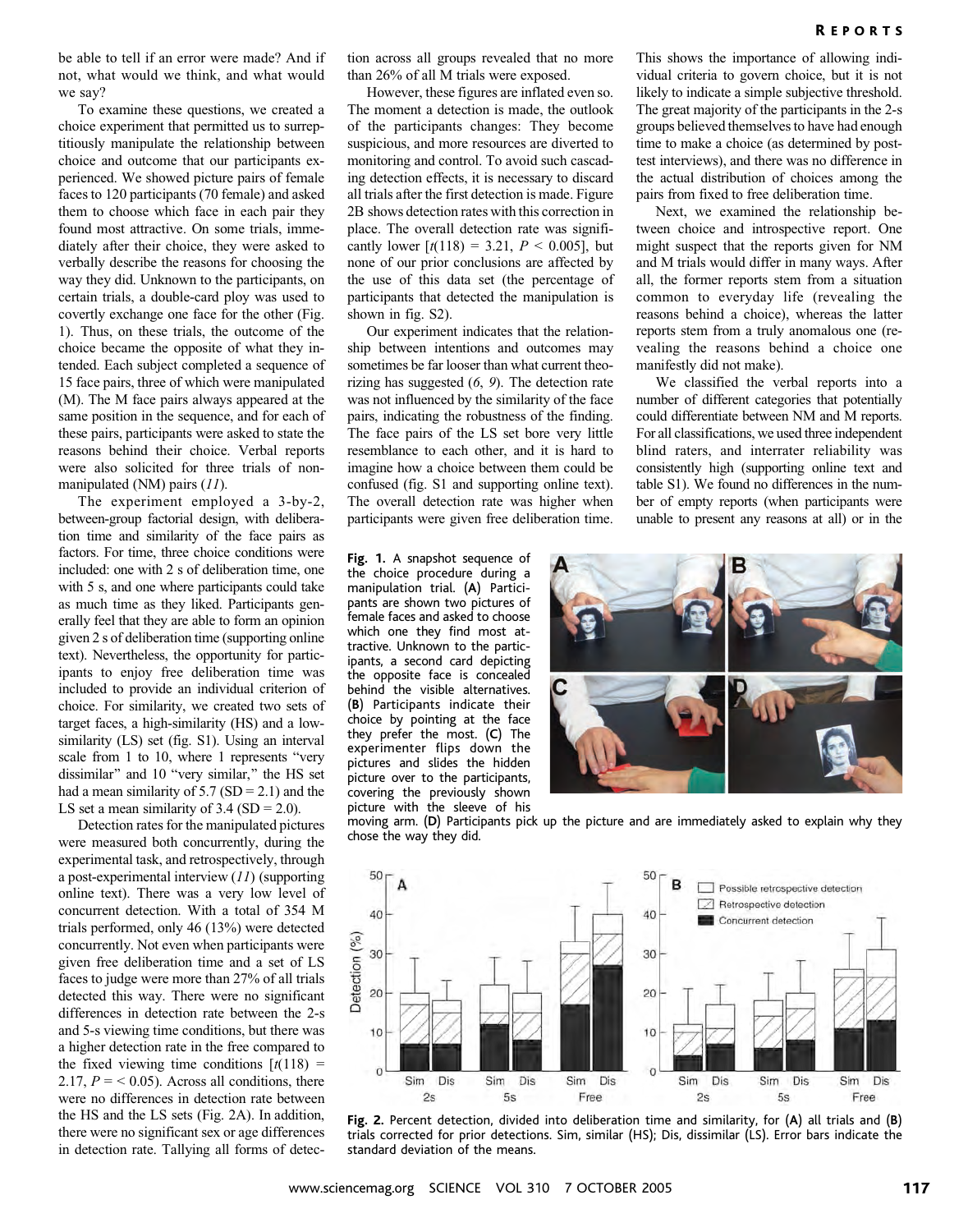#### **REPORTS**

degree to which reports were phrased in present or past tense (which might indicate whether the report is made in response to the present face or the prior context of choice). Neither did the length of the statements, as measured by number of characters, differ between the two sets  $(NM =$ 33, SD = 45.4; M = 38, SD = 44.4), nor the amount of laughter present in the reports (with laughter being a potential marker of nervousness or distress). We found significantly more dynamic self-commentary in the M reports  $[t(118) = 3.31, P < 0.005]$ . In this type of commentary, participants come to reflect upon their own choice (typically by questioning their own prior motives). However, even in the M trials, such reports occurred infrequently (5% of the M reports).

We rated the reports along three dimensions: emotionality, specificity, and certainty (using a

numeric scale from 1 to 5). Emotionality was defined as the level of emotional engagement in the report, specificity as the level of detail in the description, and certainty as the level of confidence in their choice the participants expressed. There were no differences between the verbal reports elicited from NM and M trials with respect to these three categories (fig. S3). Seemingly, the M reports were delivered with the same confidence as the NM ones, and with the same level of detail and emotionality. One possible explanation is that overall engagement in the task was low, and this created a floor effect for both NM and M reports. However, this is unlikely to be the case. All three measures were rated around the midline on our scale (emotionality =  $3.5$ , SD = 0.9; specificity = 3.1,  $SD = 1.2$ ; certainty = 3.3,  $SD =$ 1.1). Another possibility is that the lack of

| Type                | $\%$ |                                                                                           |                                                                                                           |
|---------------------|------|-------------------------------------------------------------------------------------------|-----------------------------------------------------------------------------------------------------------|
| Specific<br>Conf.   | 13.3 |                                                                                           | She's radiant. I would rather have<br>approached her at a bar than the other<br>one. I like earrings! [M] |
| Detailed<br>Conf.   | 17.3 | She looks like an aunt of mine I think,<br>and she seems nicer than the other<br>one. [F] |                                                                                                           |
| Emotional<br>Conf.  | 9.3  |                                                                                           | Yes, well, [laughter] she looks very<br>hot in this picture. [M]                                          |
| Simple<br>Conf.     | 10.8 |                                                                                           | Just a nice shape of the face, and the<br>chin. [M]                                                       |
| Relational<br>Conf. | 21.3 |                                                                                           | I thought she had more personality.<br>in a way. She was the most appealing<br>to me. [F]                 |
| Uncertainty         | 11.6 | Eh I don't know. [F]                                                                      |                                                                                                           |
| Dynamic<br>report   | 5.2  |                                                                                           | Oh, [short laughter] Why did I choose<br>her? She looks very masculine! [M]                               |
| Original<br>choice  | 11.2 | Because she was smiling. [F]                                                              |                                                                                                           |

Fig. 3. Frequency distribution of the contents of the M reports aligned along a rough continuum from confabulatory to truthful report. Sample sentences (translated from Swedish) are drawn from the set of reports for the displayed face pair. Letters in brackets indicate whether the report was given by a male (M) or a female (F) participant. The specific confabulation (Conf.) category contains reports that refer to features unique to the face participants ended up with in an M trial. The detailed and emotional confabulation categories contain reports that rank exceptionally high on detail and emotionality (94.0 on a scale from 1 to 5). The simple and relational confabulation categories include reports where the generality of the face descriptions precluded us from conclusively associating them with either of the two faces (i.e., everybody has a nose, and a personality). The category of uncertainty contains reports dominated by uncertainty  $\ll$  2 on a scale from 1 to 5). The dynamic reports are reports in which participants reflect upon their own choice, and the final category contains reports that refer to the original context of choice.

differentiation between NM and M reports is an indication that delivering an M report came naturally to most of the participants in our task. On a radical reading of this view, a suspicion would be cast even on the NM reports. Confabulation could be seen to be the norm and truthful reporting something that needs to be argued for.

To scrutinize these possibilities more closely, we conducted a final analysis of the M reports, adding a contextual dimension to the classification previously used. Figure 3 shows the percentage of M reports falling into eight different categories. The "specific confabulation" category contains reports that refer to features unique to the face participants ended up with in a manipulated trial. As these reports cannot possibly be about the original choice (i.e., "I chose her [the blond woman] because she had dark hair"), this would indeed be an indisputable case of "telling more than we can know"  $(12)$ . Equally interesting is the "original choice" category. These are reports that must be about the original choice, because they are inconsistent with the face participants ended up with (i.e., "I chose her because she smiled [said about the solemn one]". Here, despite the imposing context of the manipulated choice, vestiges of the original intention are revealed in the M reports. Analogous to the earlier example of confabulation, this would be an unquestionable case of truthful report.

In summary, when evaluating facial attractiveness, participants may fail to notice a radical change to the outcome of their choice. As an extension of the well-known phenomenon of change blindness  $(13)$ , we call this effect choice blindness (supporting online text). This finding can be used as an instrument to estimate the representational detail of the decisions that humans make (14). We do not doubt that humans can form very specific and detailed prior intentions, but as the phenomenon of choice blindness demonstrates, this is not something that should be taken for granted in everyday decision tasks. Although the current experiment warrants no conclusions about the mechanisms behind this effect, we hope it will lead to an increased scrutiny of the concept of intention itself. As a strongly counterintuitive finding, choice blindness warns of the dangers of aligning the technical concept of intention too closely with common sense (15, 16).

In addition, we have presented a method for studying the relationship between choice and introspection. Classic studies of social psychology have shown that telling discrepancies between choice and introspection can sometimes be discerned in group-level response patterns (12) but not for each of the individuals at hand. In the current experiment, using choice blindness as a wedge, we were able to "get between" the decisions of the participants and the outcomes with which they were presented.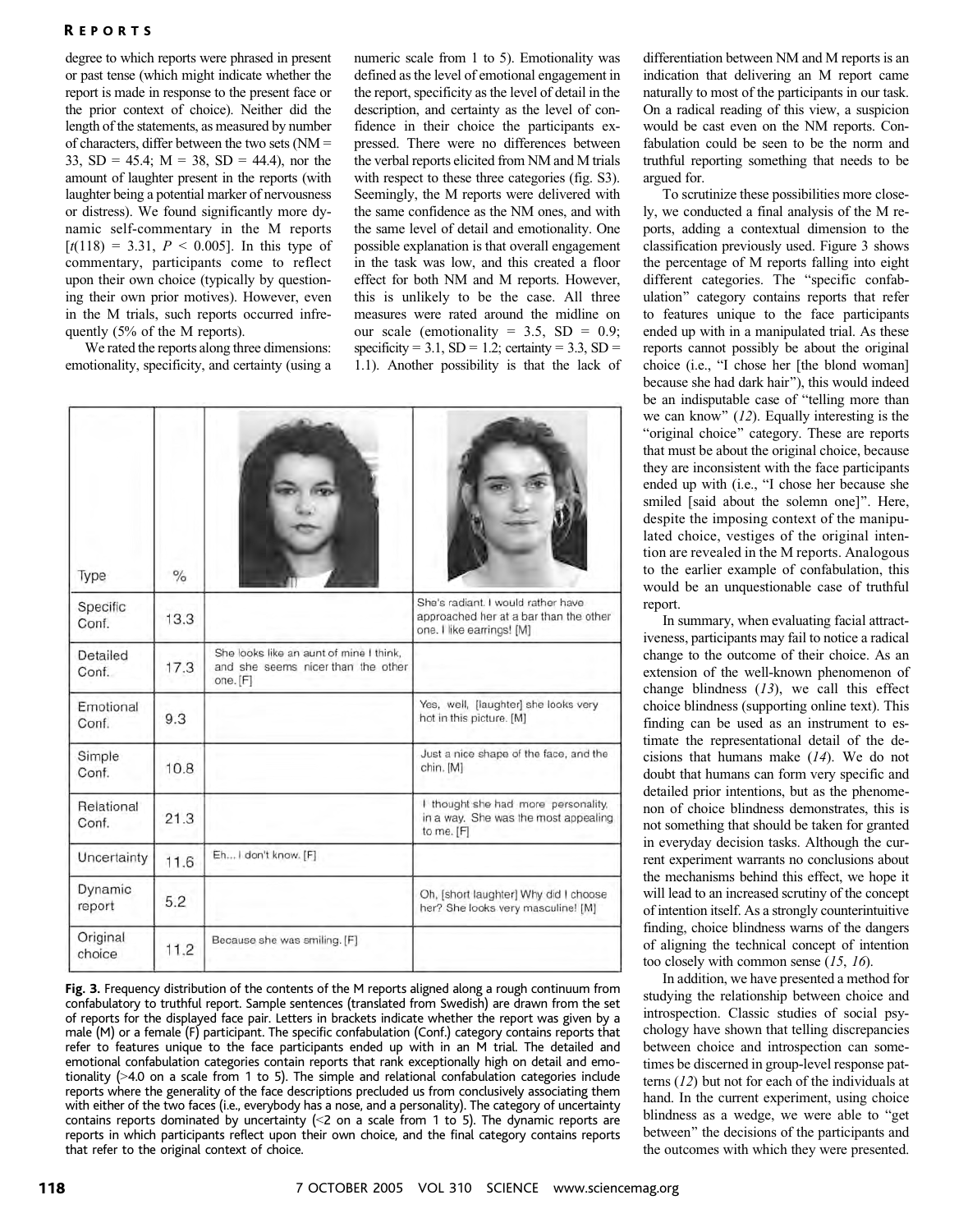This allowed us to show, unequivocally, that normal participants may produce confabulatory reports when asked to describe the reasons behind their choices. More importantly, the current experiment contains a seed of systematicity for the study of choice and subjective report. The possibility of detailing the properties of confabulation that choice blindness affords could give researchers an increased foothold in the quest to understand the processes behind truthful report.

#### References and Notes

- 1. K. R. Ridderinkhof, W. P. M. van den Wildenberg, S. J. Segalowitz, C. S. Carter, Brain Cogn. 56, 129 (2004).
- 2. K. R. Ridderinkhof, M. Ullsberger, E. A. Crone, S. Nieuwenhuis, Science 306, 443 (2004).
- 3. M. Ullsperger, D. Y. Cramon, Cortex 40, 593 (2004).
- 4. M. E. Walton, J. T. Devlin, M. F. S. Rushworth, Nat. Neurosci. 7, 1259 (2004).
- 5. P. Haggard, S. Clark, Conscious. Cogn. 12, 695 (2003).
- 6. R. Grush, Behav. Brain Sci. 27, 377 (2004).
- 7. D. M. Wolpert, K. Doya, M. Kawato, Philos. Trans. R. Soc. London Ser. B. 358, 593 (2003).
- 8. J. G. Kerns et al., Science 303, 1023 (2004). 9. R. Hester, C. Fassbender, H. Garavan, Cereb. Cortex 14, 986 (2004).
- 10. H. C. Lau, R. D. Rogers, P. Haggard, R. E. Passingham, Science 303, 1208 (2004).
- 11. Materials and methods are available as supporting material on Science Online.
- 12. R. E. Nisbett, T. D. Wilson, Psychol. Rev. 84, 231 (1977).
- 13. R. A. Rensink, Annu. Rev. Psychol. 53, 245 (2002).
- 14. D. J. Simons, R. A. Rensink, Trends Cogn. Sci. 9, 16 (2005). 15. D. C. Dennett, The Intentional Stance (MIT Press, Cambridge, MA, 1987).
- 16. D. M. Wegner, The Illusion of Conscious Will (MIT Press, Cambridge, MA, 2003).

# Sexual Selection Can Resolve Sex-Linked Sexual Antagonism

## Arianne Y. K. Albert\* and Sarah P. Otto

Sexual selection is a potent evolutionary force. However, very few models have considered the evolution of female preferences for traits expressed in both sexes. Here we explore how female preferences coevolve with sexually antagonistic traits, which involve alleles that are beneficial to one sex but harmful to the other. We show that with a sexually antagonistic trait on the X chromosome (males XY, females XX), females evolve to prefer mates carrying alleles beneficial to daughters. In contrast, with a Z-linked trait (males ZZ, females ZW), females more often evolve mating preferences for mates carrying alleles beneficial to sons (that is, flashy displays).

Evolutionary biologists have long puzzled over how and why female preferences drive the evolution of exaggerated male traits. Generally, female preferences are thought to enhance a female's long-term fitness by increasing her offspring\_s fitness, either directly or through genetic associations between preference and trait loci  $(1, 2)$ . Nearly all models assume that females do not initially express the male display trait, or else they assume that the fitness effects are the same in males and females (3). However, traits subject to sexual selection will often be sexually antagonistic, for example, with "sexy" male traits benefiting males but reducing female fitness (4–6). If a trait increases male reproductive success at the cost of female viability, females must then choose between having attractive sons (and unfit daughters) and having ugly sons (but unencumbered daughters). As long as females can detect the genotypic differences among males at sexually antagonistic loci, we expect mating preferences to evolve as described by the models explored here.

Theory predicts that sexually antagonistic loci are more likely to remain polymorphic on

the sex chromosomes  $(4, 5)$ . Furthermore, recent empirical work suggests that many sexually selected traits in animals are located on the X chromosome  $(7, 8)$  and that most polymorphic sexually antagonistic traits are located on the X chromosome in Drosophila (5, 9). There is also evidence to suggest that a female's mate choice may result in a tradeoff in the fitness between her daughters and sons (10). Several recent theoretical examinations of the evolution of female preferences have explored sex linkage of the trait and/or preference  $(11-14)$ . However, these models, with the exception of Reeve and Pfennig's  $(12)$ ,

17. We thank D. de Léon, K. Holmqvist, P. Björne, P. Gärdenfors, T. Dickins, N. Humphrey, A. Marcel, Q. Rahman, E. Adams, N. Bolger, B. Cohen, and E. Phelps for useful comments and discussions. We also thank C. Balkenius for providing the illustrations for the article and P. Rosengren for invaluable advice concerning the use of card magic techniques. Supported by The New Society of Letters at Lund (P.J.), The Knowledge Foundation, The Erik Philip-Sorensen Foundation (L.H.), and the Swedish Research Council (S.S.).

#### Supporting Online Material

www.sciencemag.org/cgi/content/full/310/5745/116/ DC<sub>1</sub>

Materials and Methods SOM Text Figs. S1 to S3 Table S1

2 March 2005; accepted 23 August 2005 10.1126/science.1111709

assume that sexually selected traits have malelimited expression and therefore no fitness consequences when in females, and none has addressed sexual antagonism. Here we address the question of how female preferences evolve for traits that have contrasting fitness effects in each sex.

With sexual antagonism, chromosomal location should strongly affect the evolution of female preferences. Simply put, an X-linked male trait is never passed on from an attractive father to his sons, whereas his daughters suffer the cost of carrying the display trait  $(5, 9)$ . Offspring in XY species therefore do not gain a fitness benefit from females preferring males with a more extreme X-linked display trait. In contrast, both males and females contribute a Z chromosome to sons in ZW species. Thus, females preferring a Z-linked display trait receive the fitness benefit of sexy sons, even though their daughters suffer a fitness cost (5, 9). This cost is lessened by the fact that daughters inherit only one of their father's Z chromosomes. With autosomal inheritance, these asymmetries in inheritance are absent.

To verify the verbal argument laid out above, we present the results of two-locus models that follow the fate of a newly arisen preference allele  $p$  in a population that is at a polymorphic equilibrium at a trait locus. We assume that

Table 1. Male and female fitness components in male heterogametic (XY) and female heterogametic (ZW) species.

|                   | X-linked trait        |                   |                   | Z-linked trait      |                   |               |
|-------------------|-----------------------|-------------------|-------------------|---------------------|-------------------|---------------|
|                   |                       |                   | Male trait        |                     |                   |               |
|                   |                       | t                 |                   | ТT                  | Тt                | tt            |
| Female preference | PP                    | $1+a_{pp}$        |                   | P<br>$\overline{1}$ | $1 + da_{\rho}$   | $1 + a_{p}$   |
|                   | Pp                    | $1+a_{p_p}$       |                   | p                   | $1 + da_{n}$      | $1+a_p$       |
|                   | рp                    | $1 + a_{pp}$      |                   |                     |                   |               |
| Male viability    | $1 - s_{v}$           |                   |                   | $1 - s7$            | $1 - hs$          |               |
|                   |                       |                   | Female trait      |                     |                   |               |
|                   | TТ                    | Тt                | tt                |                     |                   |               |
| Female viability  | 1                     | $1 - hs_x$        | $1 - sx$          |                     |                   | $1 - s_{w}$   |
|                   |                       |                   | Female preference |                     |                   |               |
|                   | ΡP                    | Pp                |                   |                     |                   |               |
| Female cost       | $1 -  a_{\rho\rho} k$ | $1 -  a_{p_D}  k$ | $1 -  a_{pp} k$   |                     | $1 -  a_{\rho} k$ | $ a_{\rho} k$ |

Department of Zoology, University of British Columbia, Vancouver, British Columbia V6T 1Z4, Canada.

<sup>\*</sup>To whom correspondence should be addressed. E-mail: albert@zoology.ubc.ca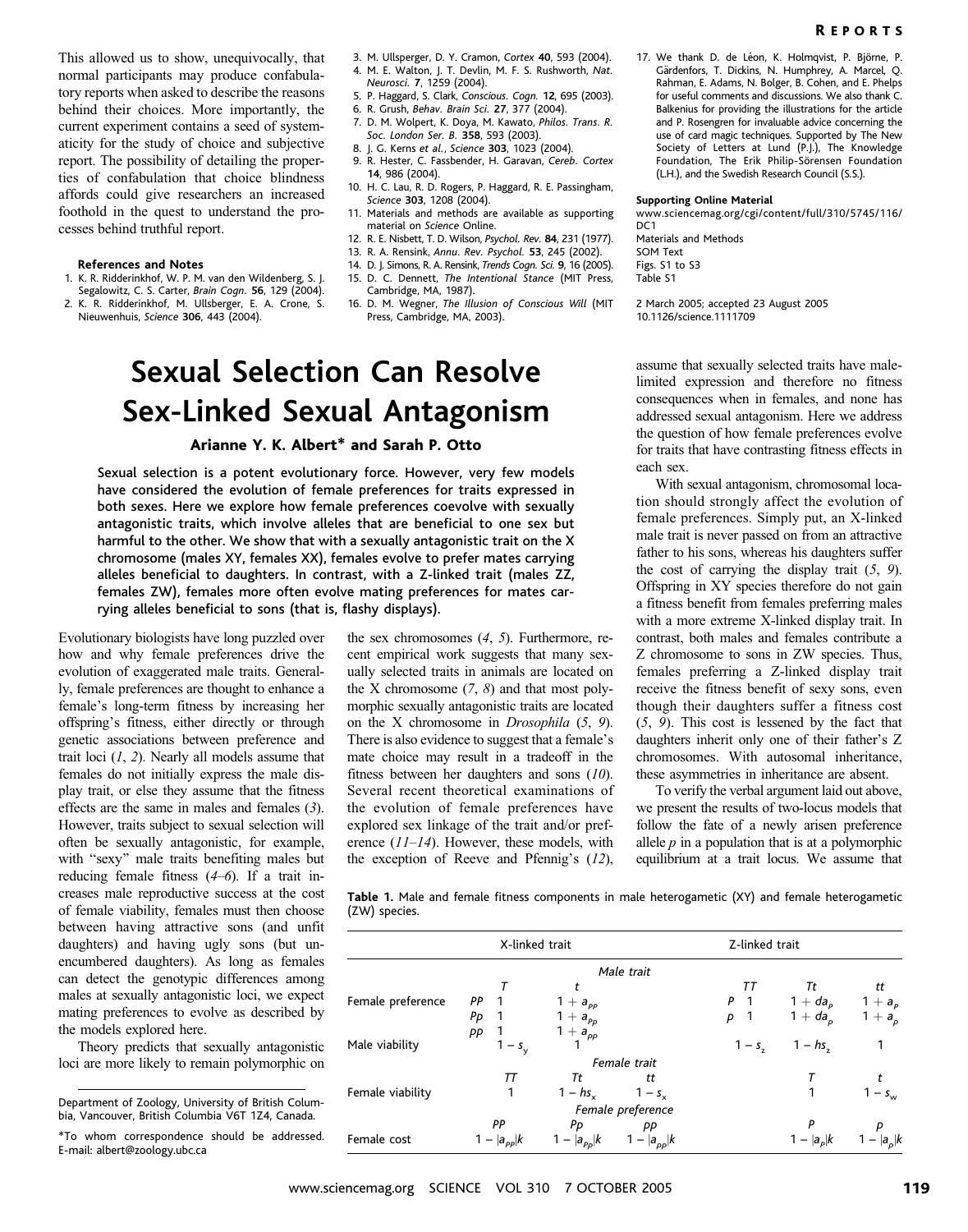www.sciencemag.org/cgi/content/full/310/5745/116/DC1



# Supporting Online Material for

## Failure to Detect Mismatches Between Intention and Outcome in a Simple Decision Task Petter Johansson, Lars Hall,\* Sverker Sikström, Andreas Olsson

\*To whom correspondence should be addressed. E-mail: lars.hall@lucs.lu.se

Published 7 October 2005, *Science* **310**, 116 (2005) DOI: 10.1126/science.1111709

## **This PDF file includes:**

Materials and Methods SOM Text Figs. S1 to S3 Table S1 References and Notes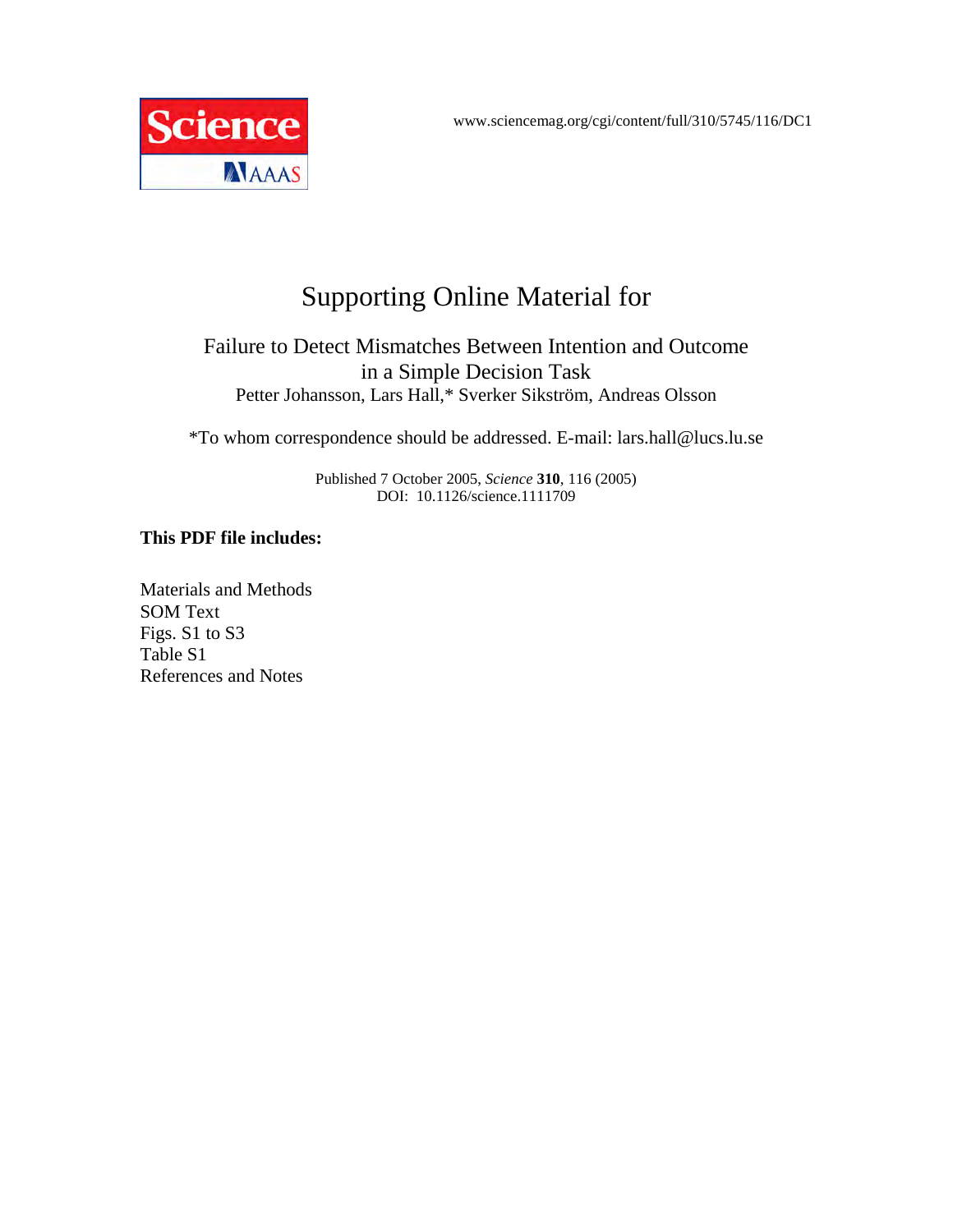#### **Supporting Online Material**

#### **Material and Methods**

#### *Participants*

One hundred and twenty participants (70 female) participated in the study (mean age  $\pm$  SD,  $26 \pm 8.3$ ). Participants were drawn from a mixed student and non-student population. As a cover story for the experiment participants were told that the experimenters were interested in choice and facial attractiveness. After the experiment participants were debriefed about the true nature of the design, and given the opportunity to voice any concerns. All participants then gave informed consent. Two participants were removed from the subsequent analysis because they were immediately able to discern how the card trick was performed (due to flawed presentations by the experimenter).

### *Experimental Procedure*

Participants were shown pairs of grayscale pictures of female faces, and were given the evaluative task of choosing which face in each pair they found most attractive. In addition, on some trials, immediately after the choice, they were asked to verbally describe the reasons for choosing the way they did. Participants had been informed in advance that we would solicit verbal reports about their intentions during the experiment, but not the specific trials for which this was the case. Unknown to the participants, on certain trials, a double-card ploy was used to covertly exchange one face for the other. Thus, on these trials, the outcome of the choice became the opposite of what they intended.

 The experiment employed a three by two factorial design, with deliberation time and similarity of the face-pairs as factors. For time, three choice conditions were included: one with two seconds of deliberation time, one with five, and a final condition where participants could take as much time as they liked.

 For similarity, we created two sets of target faces, a high similarity (HS) and a low similarity set (LS). Using an interval scale from 1–10 where 1 represents "very dissimilar" and 10 "very similar", the HS set had a mean similarity of 5.7 (SD=2.08), and the LS a mean similarity of 3.4 (SD=2.00). The face pictures were collected from the The Psychological Image Collection at Stirling (PICS), online face database (http://pics.psych.stir.ac.uk/). We used pictures from the Nottingham and the Stirling collection, and 15 face-pairs were constructed on the basis of a rough matching of the photos (position of the head, background luminance, background color, attractiveness, etc.). After this, a group of independent raters  $(n=15)$  coded all pairs for similarity, and six pairs were selected for the HS and LS set.

 Each participant completed a sequence of 15 face-pairs, three of which were manipulated. The manipulated face-pairs always appeared at the same position in the sequence (7, 10, 14), and in the same order. For all of these pairs participants were asked to state the reasons behind their choice. All reports were recorded and later transcribed. To provide a comparison class, verbal reports were also solicited for three trials of nonmanipulated pairs. The non-manipulated (NM) and manipulated (M) pairs were counter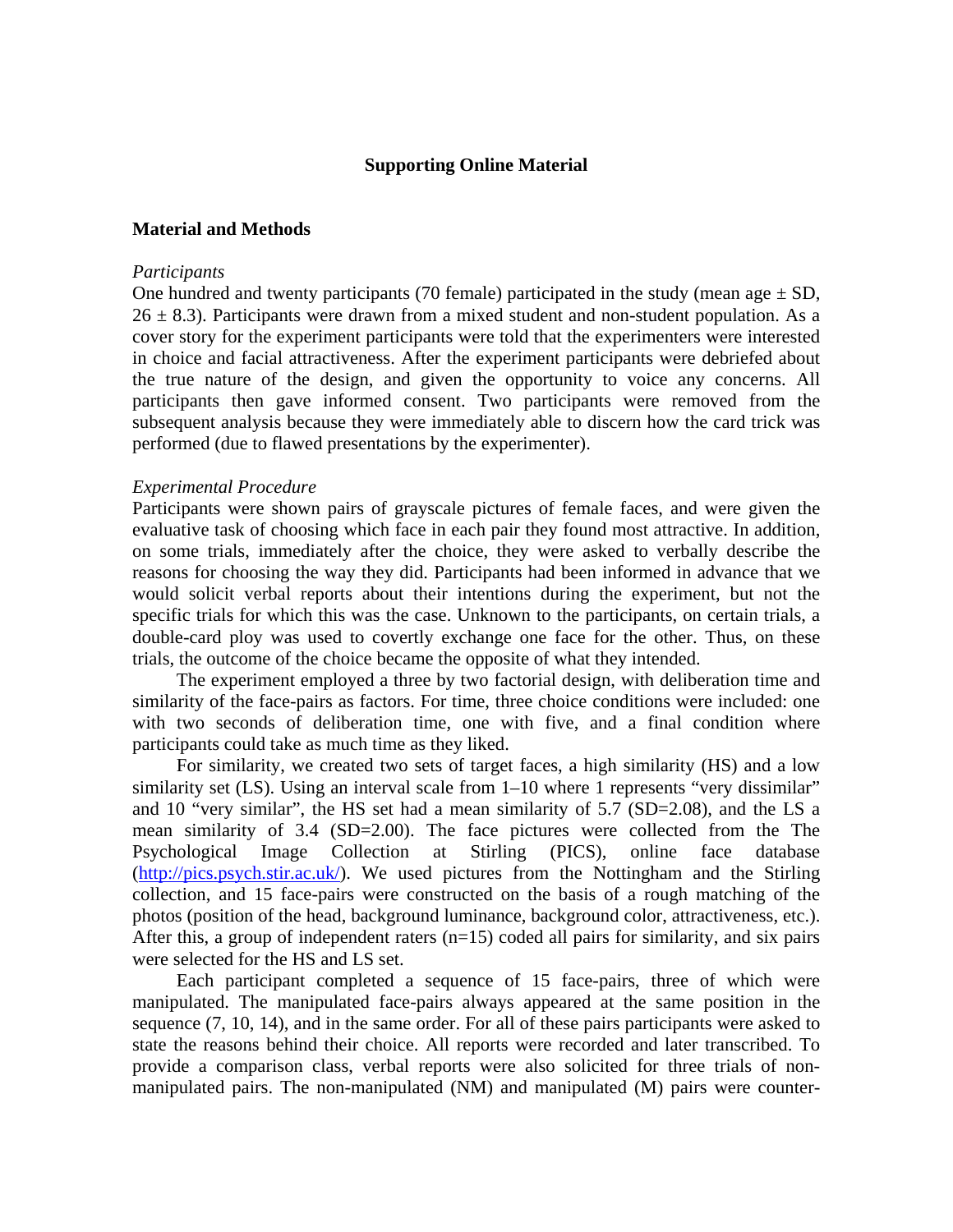balanced during the experiment (with the LS set serving as non-manipulated control in the HS-groups, and equally the other way around).

 Using standard change blindness terminology, this task would be described as involving incidental change detection, one-shot stimulus presentation, and occlusioncontingent change (*1*). The period the hidden picture remained unseen on the table during the switch was approximately 2s from drop-down to pick-up (with some variations due to natural arm movements).

 Detection rates for the manipulated pictures were measured both concurrently and retrospectively, with three graded levels of detection being used for our analysis. A trial was classified as concurrently detected if participants showed any signs of detection during the switch (such as explicitly reporting that the faces had been switched, or indicating that something went wrong with their choice). After the experiment all participants were asked a series of increasingly specific questions in a post-test interview to investigate whether they had any inkling that something had gone wrong ("What did you think about the experiment?", "Did you find anything odd with the experiment?" and "Did you notice anything strange with the stimuli presented in the experiment?"). Participants that revealed no signs of detection in this procedure were then presented with a hypothetical scenario describing an experiment in which the faces they choose between are surreptitiously switched (i.e. the very experiment they had just participated in), and asked whether they thought they would have noticed such a change. This question was included to determine the folk-psychological status of our design (i.e. whether it would be perceived as counterintuitive or not). Finally, all participants were debriefed about the true nature of the design, and asked if they had noticed anything in the experiment resembling the switches that we had just described. If they answered "no" to this question, we concluded that they did not consciously notice any of the manipulations made during the experiment. All other participants were then given an opportunity to sort through their chosen pictures and indicate which faces they felt could have been manipulated. A trial was classified as retrospectively detected if participants picked out the corresponding manipulated picture in the set. If participants did so, but also indicated any number of false positives, those trials were classified in a category called possible retrospective detection. The inclusion of this category in the analysis was meant to compensate for the possibility of underreporting due to unknown social factors present in the interview.

## **Supporting Text**

#### *Detection Criteria*

Taken together we believe the three categories of detection in our experiment gave the participants a fair chance to voice their concerns, and that they go a long way towards ensuring that no conscious detections were left out. In devising a cued-procedure (i.e. allowing participants to sort through their chosen faces) for the retrospective detection test, and the inclusion of participants that even named false positives in the possible retrospective detection category, we tried to err on the side of being too liberal about what to count (for example, if we had terminated our post-test interview after the initial question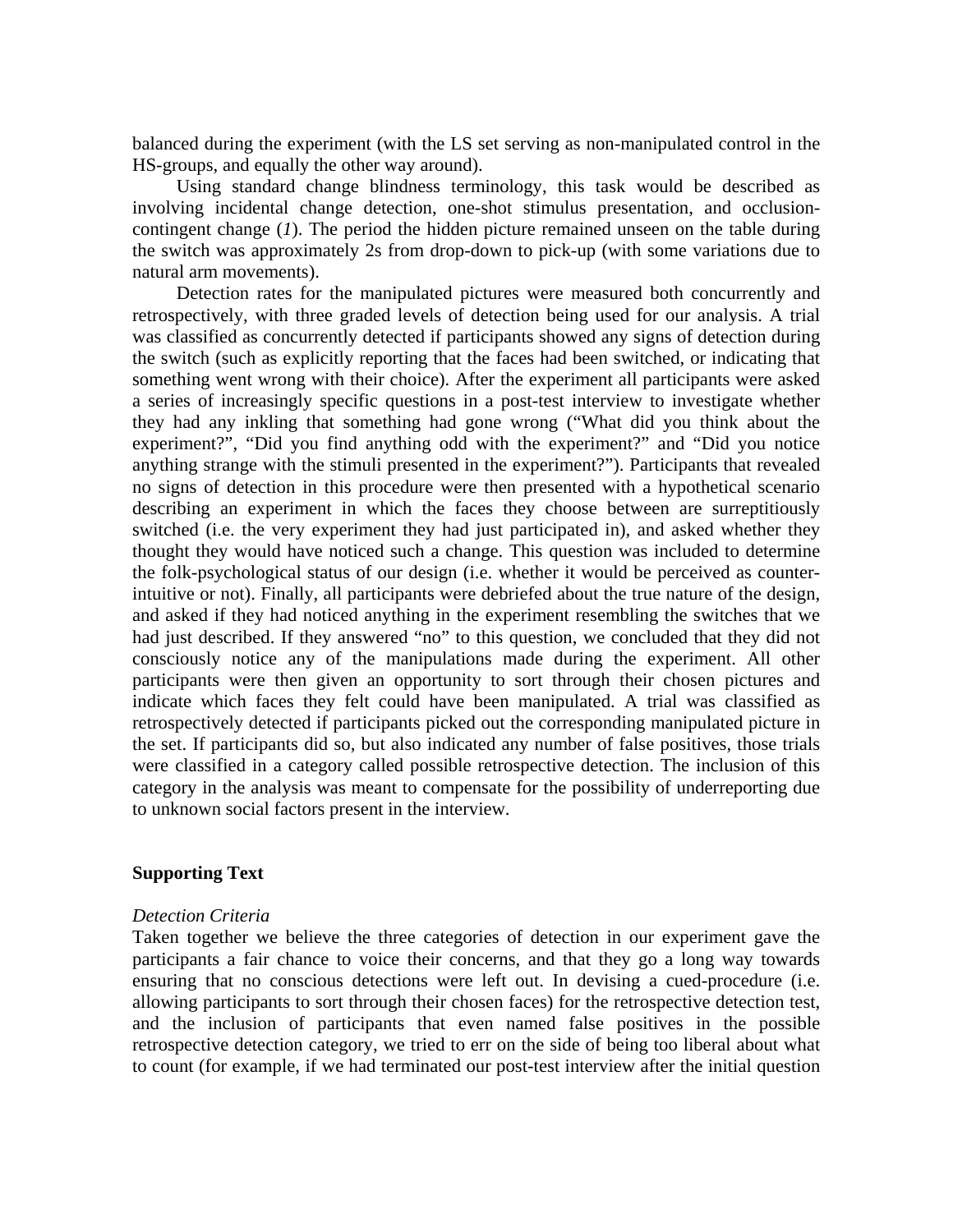about whether participants experienced anything odd during the experiment, only a single retrospective detection would have been registered).

 However, when discussing detection criteria it is very difficult to remain neutral with respect to different theories of consciousness. For our concurrent detection criterion we relied on spontaneous verbal report by the participants (even if we did not demand an articulate response). But why should we give special status to verbal reports? According to a prominent tradition in the field of implicit learning we should always be looking for the most exhaustive measure of conscious processing (*2-4*), otherwise we might end up establishing false dissociations between differentially sensitive measures of the same conscious resource. This methodological principle has been dubbed the *sensitivity criterion* (*4*).

 The customary way of adhering to the sensitivity criterion is to use concurrent forcedchoice to measure conscious detection (*5*). Applied to the current experiment this method would probably have resulted in more instances of detected manipulations than the spontaneous reporting we relied on. However, as we see it, there is a substantial difference between being unaware of a specific influence in a natural context, and being similarly unaware of some stimuli, influence, or process under the most penetrating probe (i.e. what the sensitivity criterion prescribes). The experiment was meant to simulate a choice situation in which no prior evidence indicates that a high level of monitoring is needed, and it is only very rarely that natural conversations are accompanied by clever simultaneous forced choice questions and reaction time measures to exhaustively probe our conscious knowledge.

 Of course, any attempt at an ecological explanation of decision making would have to accommodate both non-vigilant (relaxed, non-suspicious), as well as vigilant (guarded, suspicious) choice. Depending on whether the correction for prior detection is applied in our experiment it can be seen to occupy different positions along this dimension, with the uncorrected version situated further towards the suspicious pole. Had our experiment been framed as an explicit detection task, we have no doubt that most participants would have been able to spot the manipulations immediately.

#### *Previous Studies*

Before implementing our main experiment we ran a series of basic studies exploring the phenomenon of choice blindness. These studies add to the evidential base of the current experiment by demonstrating the effect in a different medium and with a different design, and with different types of stimuli.

 First, we created an experiment in which participants had to choose which one of two abstract patterns presented on a computer screen they found most aesthetically appealing (the patterns were collected from various websites containing 'artistic' computer wallpaper for non-commercial use). Each trial began when the participants clicked on a left-aligned start-icon that made the two patterns appear on the right side of the screen. Participants were given 1500 ms to consider their choice, then an alerting sound was played, and they had to move the cursor to the preferred pattern. In addition, we required the cursor trajectory to the target pattern to pass through one of two small, color-coded, intermediate squares corresponding to either the upper or the lower pattern on the right. When the participants passed through one of these squares, the entire screen flashed in matching color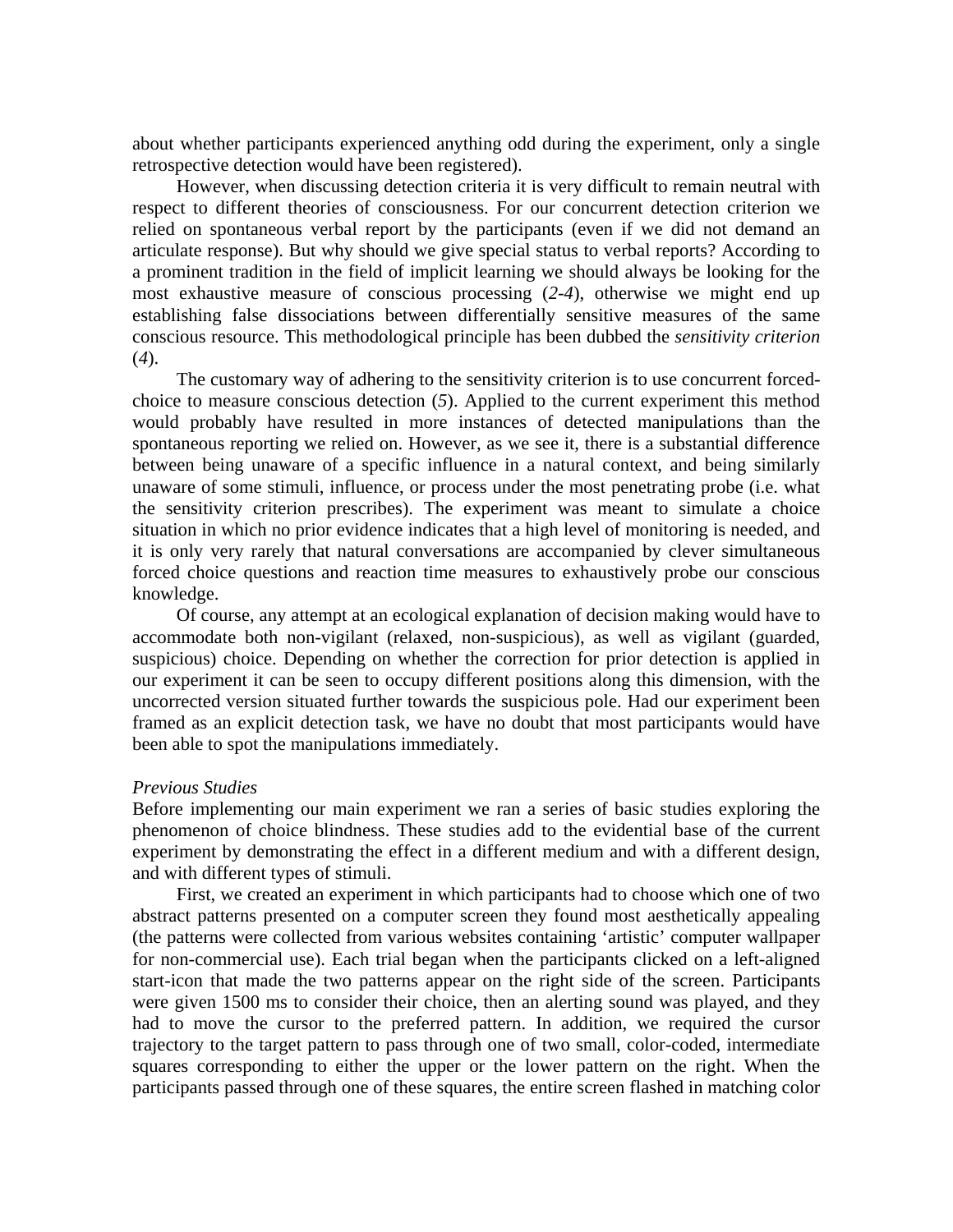for 50 ms. Similarly to the current experiment, on some trials, a mismatch between choice and outcome was created. On a manipulated trial, the attention-grabbing properties of the midway square and the 50 ms screen flash were used to conceal the fact that the two choice alternatives switched places while the participants were moving the cursor across the screen. The full experiment consisted of 15 trials, three of which were manipulated. Twenty participants (12 female) were tested. In total, counting both concurrent and retrospective detections (and using data uncorrected for prior detections), 19% of the manipulated trials were detected.

 In a subsequent experiment we used the same decision paradigm, but instead of abstract patterns we used female faces to choose between (as with the current experiment, the PICS online face database was used for the selection). In addition, immediately after their choice participants were asked to state their reasons for choosing the way they did. The experiment consisted of 30 trials, five of which were manipulated. Twenty-two participants (14 female) were tested, and the total detection rate was 32%. However, with five manipulated trials used rather than three, prior detection made a larger impact on the detection rate. Using corrected data, detection rate drops to 20% (this can also be seen in the fact that 9 out of 22 participants did not detect any of the five manipulations). Analysis of the verbal reports revealed similar patterns as in our main experiment, with no clear differentiation between the NM and M-reports.

 Finally, we used the same setup as in the previous experiment, but with a set of male faces to choose between (again, the faces were collected from the PICS database). In addition, eye-tracking was used to verify that participants attended to the pictures both during the deliberation phase, and when giving their verbal reports. Eighteen participants (12 female) were tested, and total detection rate was 37% (29%, when corrected for prior detection). Analysis of the eye-tracking data revealed that participants attended to the pictures both before and after their choice. Again, analysis of the verbal reports revealed no differences between the NM and M-trials.

 Throughout the whole series of studies, and in pilot controls, we conducted postexperiment interviews to determine the subjective confidence participants felt about their choices. While opinion about whether the task was difficult or not fluctuated somewhat, a great majority of the participants believed 1500 ms was enough time to make a proper choice.

#### *Choice Blindness Blindness*

When we claim that it is hard to believe how a choice between the face-pairs in our study could be confused, we are not simply asking our readers to inspect the pairs in Fig. S1 and form their own opinions. During the post-test interview in the experiment we requested all participants that had not yet voiced any suspicion to consider a hypothetical choicemanipulation extension of our experiment (see above, *experimental procedure*) and asked them if they believed they would have noticed such a change. The result shows that of the participants in our study that failed to notice any of the manipulations, 84% believed that they would have been able to do so (a result comparable to similar metacognitive probes in the change blindness literature (*6, 7*). Accordingly, many participants also showed considerable surprise, even disbelief at times, when we debriefed them about the true nature of the design. This effect of "choice blindness blindness" was also evident in our earlier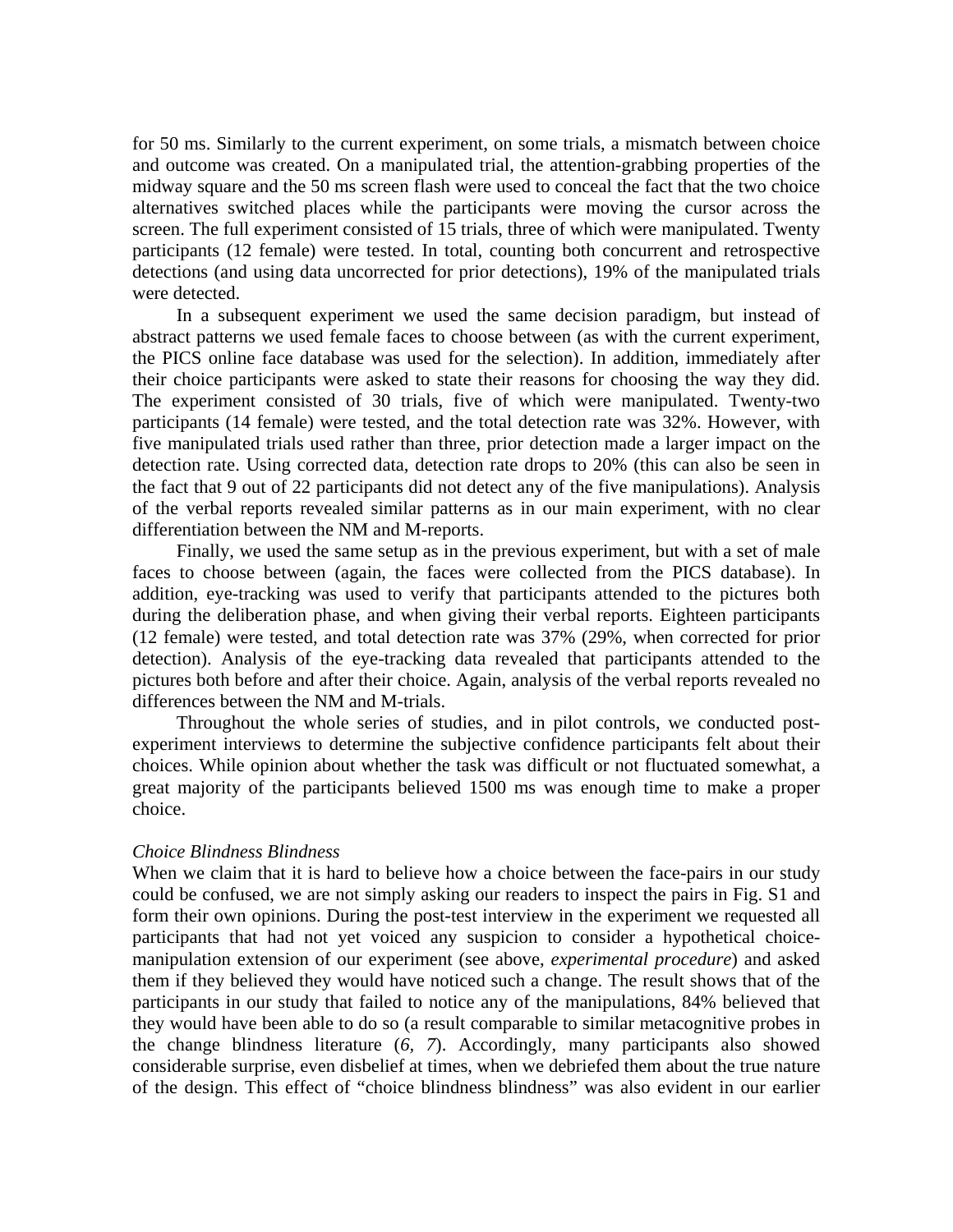computer-based experiments, with roughly 87% percent of participants claiming that they would have noticed if the outcome of their choice had been manipulated in the hypothetical experiment we described.

### *Analysis of the Introspective Reports*

Analysis of verbal reports often proceeds in several iterations, where the early rating results are used to distill a more distinct and consistent categorization (*8-10*). The contrastive analysis we employed to analyze potential differences between the NM and M-trials, were based on a two-stage classification of the verbal reports of our participants. As the NMreports stem from a situation common to everyday life, while the M-reports are produced in response to a truly anomalous experimental probe, it would be natural to suspect that the two types of reports would differ in many ways. To investigate this, we identified four simple variables, based on 'surface' features of the reports (empty reports, laughter, the length of the reports, and the tense of the reports), and four promising psychological dimensions (emotionality, specificity, certainty, and dynamic self-reference). For all of these items common sense would suggest that the NM- and M-reports ought to be differentiated: participants in the M-trials ought to be more likely to say "I don't know", or "I have no idea", when asked to state the reasons behind a choice they did not make (*empty reports*); they ought to give shorter reports *(length of report)*; they ought to produce more nervous laughter or giggle in response to the unfamiliarity of the situation (*laughter*); and they ought to make more references to past tense in their reports, talking about what they thought in relation to the original context of choice, rather than what they think about the picture they are seeing now (*tense of report*); participants in the M-trials ought also to show less emotional engagement, as the M-reports are given in response to the alternative they did not prefer (*emotionality*); they ought to make less specific and detailed reports, as no prior reasons have been formulated for the manipulated alternative (*specificity*); they ought to express less certainty about their choice (*certainty*), and they ought to reflect more about the current choice situation, and engage in more dynamic self-commentary, typically by questioning their own prior motives (*dynamic report*).

Independent raters first made untrained judgments for the classifications and dimensions we had identified (except length of report, which we calculated using the spreadsheet software). Each rater coded the whole set of reports. Three raters coded the four simple variables, and we used another three raters for the more complex scales. Next, we consulted with the group of raters, and used their input to sharpen our criteria and to calibrate our scales. Then a second group of  $(3+3)$  independent raters was given the same task. Before the new rating procedure each rater was provided with a training kit containing definitions and examples (available upon request from the authors). The approximate amount of training and instruction given to the raters ranged from fifteen minutes for the simple categories, to approximately 45 minutes for the psychological dimensions. This procedure resulted in good interrater agreement (see discussion below).

The final contextual analysis proceeded somewhat differently. Here, we were interested in investigating the *relation* between the content of the M-reports and the picture they were presented with at the time of the report. More specifically, raters were given the task of classifying whether the reports contained references to unique or distinguishing features of one of the two faces in each pair – i.e. whether the report was *about* a particular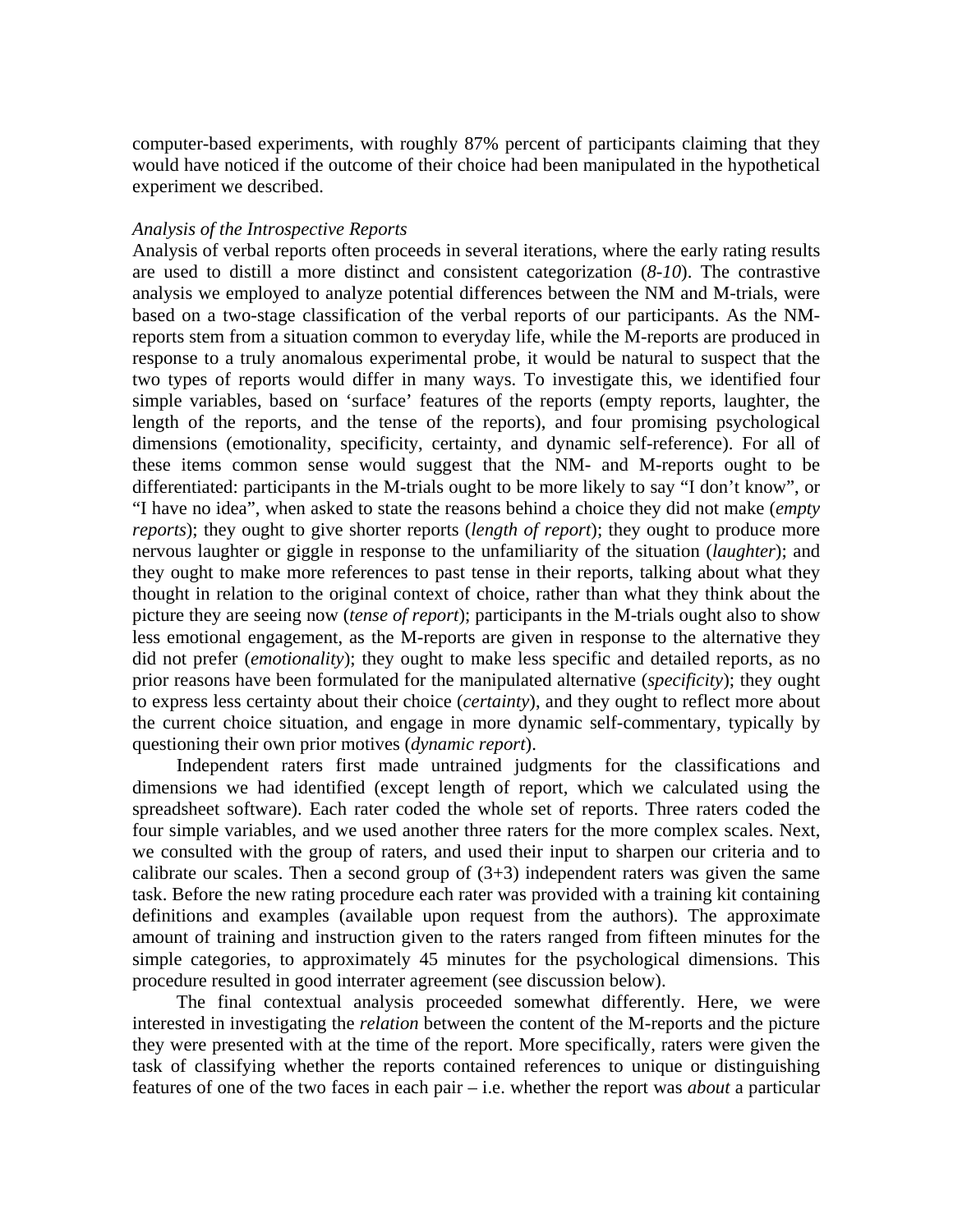face. As with the other categorizations, this task was first given to three independent raters, then calibrated, and then given to another three raters for a final classification. However, as we wanted the classification to be unquestionable, we only included instances of reports in the final analysis for which the raters had absolute agreement.

The introspective reports collected in our experiment are rich and varied, and it is important not only to search for differences between the NM- and M-reports, but also to provide a descriptive representation of the content of these reports. In Fig. 3 we plot the frequency of eight different categories for the M-reports, laid out in a rough continuum between confabulatory and truthful report. The figure is built around epistemic 'anchor points' at each end (i.e. the categories 'specific confabulation' and 'original choice', for which we can be certain that the reports are either confabulatory or truthful), and then reports are collated according to the degree to which they are likely candidates to be confabulations. For example, a report saying "[I chose her] because she has a nice face" is placed at the center of the continuum. A report of this kind contains no information that allows us to assign it to either of the two choice alternatives (i.e. everybody has a face; it is not a distinguishing feature). Also, it has no additional interesting properties, like a strong emotional component, or a high degree of specificity. There are good reasons to believe this report in fact *is* a confabulation (after all, it is produced in direct response to a face the participant manifestly did not choose), but the content of the report gives no further clues about whether this is the case. In contrast, a report that is highly emotional, like "I simply love this girl", represents a more severe mismatch between the actual choice and the manipulated outcome, and is placed closer to the confabulatory pole. On the other hand, a report that is devoid of any content, like "I don't know", or "I can't tell", is marked by uncertainty, and is therefore placed further towards the truthful pole.

As mentioned above, a great strength of our methodology is that it allows for us to detect categories of reports in the M-trials that undoubtedly refer to the manipulated picture ("specific confabulation") or the original context of choice ("original choice"). But currently there is no way to make these distinctions for the NM-reports, which preclude any comparisons between NM- and M-reports for these two categories. The categorization in Figure 3 is mutually exclusive, and weighted by proximity to the two poles. Reports were first placed in the two outmost categories, then in the category of dynamic report, then in detailed confabulation, then according to emotionality, then uncertainty, and finally the rest of the reports were divided into the simple and relational categories. As we see it, the resulting distribution gives a highly interesting impression of the contents of the M-reports, revealing the variable nature of, and the varying tendencies for, truthful and confabulatory report by our participants.

To measure interrater reliability (IRR) we used Pearson's product moment correlation as our main index. Table S1 shows the IRR levels for all variables and dimensions used in our analysis. The IRR is based on the average of the pair-wise Pearson product moment correlations between the three raters. Pearson's *r* is a well-established index that measures internal consistency and covariation between raters. As we were mainly interested in investigating potential differences between the two classes of reports (NM and M), a covariation index is appropriate to use. However, it should be noted that estimates of IRR may fluctuate between different measurements. In the words of (*9*).: "Despite all the effort that scholars, methodologists, and statisticians have devoted to developing and testing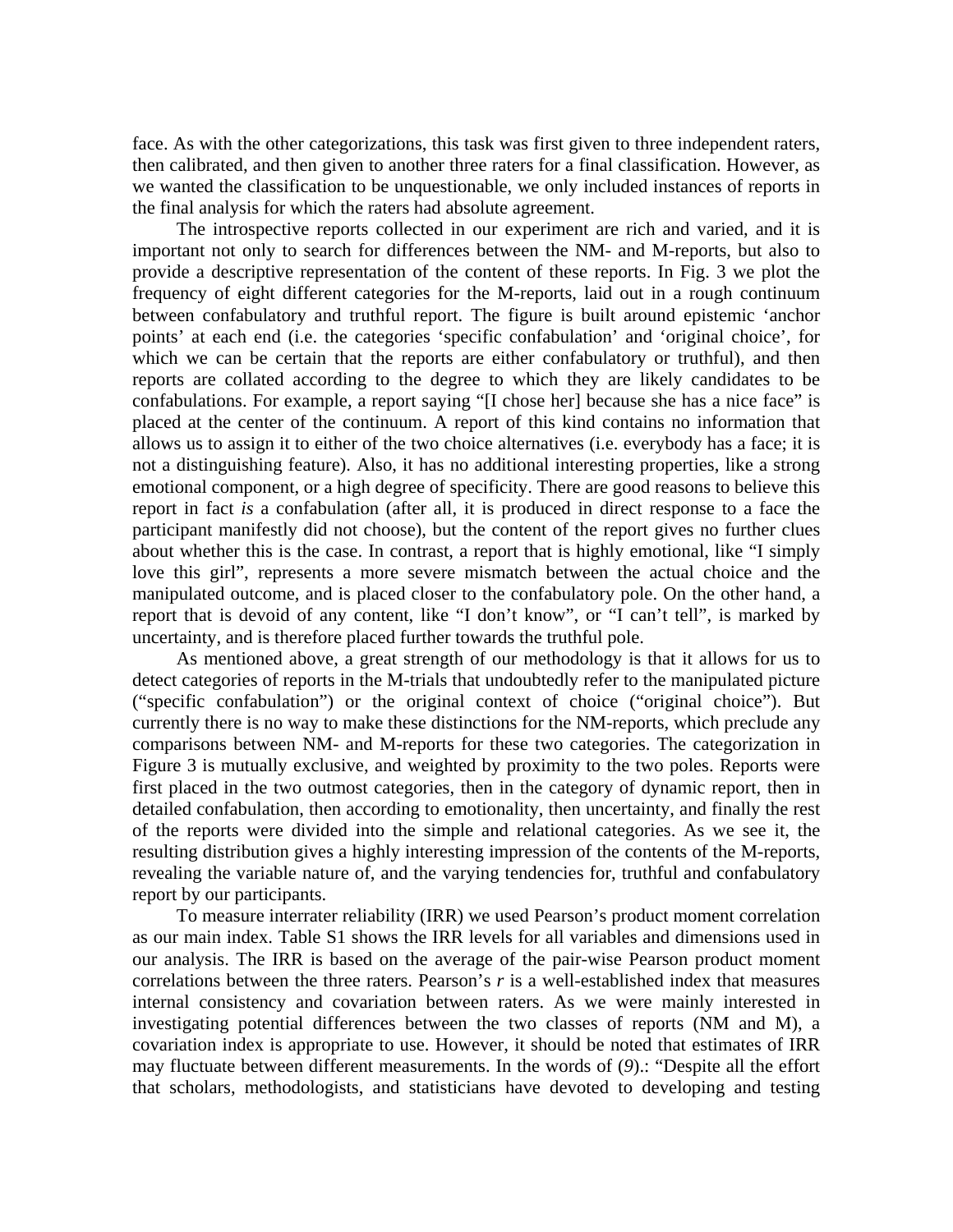indices of intercoder reliability, there is no consensus on a single 'best' index" (p. 593). As (*9*) contend, it is advisable to calculate IRR using more than one measure, and to demonstrate consistency across measures. Thus, although r is a commonly applied statistic for estimating the IRR, we have also chosen to include calculations based on Intra Class Correlation (ICC), and Krippendorff's Alpha (see Table S1). The ICC is a measure widely endorsed to estimate IRR when ratings from more than two judges are considered (*11, 12*). We based our ICC on a two-way ANOVA, treating both the targets (verbal reports) and the raters as the random factors. Because systematic differences among levels of ratings were considered relevant, a measure of absolute agreement was chosen. In the terminology proposed by Shrout and Fleiss (13), we computed a case 2 model with three raters (ICC<sub>2,3</sub>). Krippendorff's Alpha is a chance corrected index of absolute agreement, which generally is considered to be a 'conservative' measurement of IRR (*9, 14*). As with the methods used to calculate IRR, there are no absolute standards about what constitutes acceptable levels of reliability (*9*), but as a result primarily intended for research purposes, our IRR levels must be considered high (*14-16*).

#### *From Change Blindness to Choice Blindness*

It has been known for a long time that human participants are inept at noticing changes in a visual scene when the transients accompanying that change no longer convey information about its location, a phenomenon that has been termed *change blindness* (*17*). During the last decade the phenomenon of change blindness has generated an extraordinary amount of interest among researchers interested in the workings of the human visual system (*1*), particularly with reference to the mechanisms of attention (*18*), and the nature of visual consciousness (*19*). But despite this, the full potential of change blindness as a tool for studying the human mind is far from realized. Why should change blindness only be used to study distinctly *visual* aspects of human cognition? (*1*) writes: "the study of change detection has evolved over many years, proceeding through phases that have emphasized different types of stimuli and different types of tasks. *All studies, however, rely on the same basic design*. An observer is initially shown a stimulus… a change of some kind is made to this stimulus… and the [visual detection] response of the observer is then measured (p. 251, our emphasis)". We were interested in the possibility of modifying this basic design to incorporate other non-perceptual elements of cognition. In particular, we wanted to investigate the relationship between intention, choice, and introspection. Our approach involves embedding different forms of change-manipulations in simple decision tasks and concurrently probe participants about the reasons for their choice. We see three main reasons for why this constitutes a novel and significant extension of the change blindness literature.

Firstly, choice blindness brings the conceptual tools of change blindness from the basic study of perception into a new domain of inquiry. Research on change blindness has occasionally contained elements of interaction (most notably, the real-person interactions in *20, 21*), and at least one task in which the actions of the participants have functional relevance has been investigated (*22*), but ours is the first study to incorporate meaningful decision making in an evaluative task. In change blindness experiments participants are usually more likely to notice changes when they concern features of particular relevance to the scene, or if they are of central interest to the participants, or if the participants are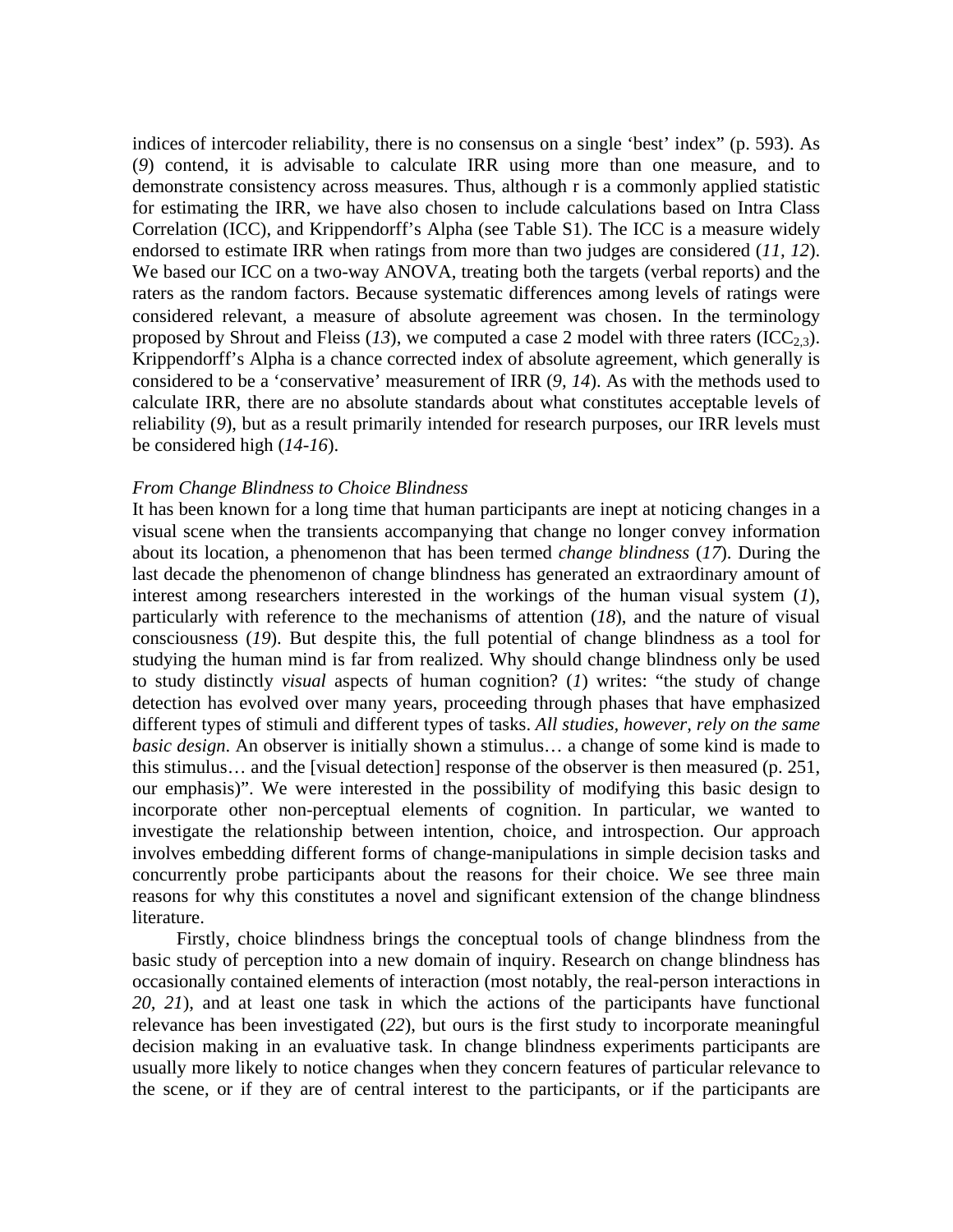particularly knowledgeable about them (*1, 23*). For choices it would almost seem to be a defining feature that they concern properties of high relevance and interest, or things we are very knowledgeable about. But in the current experiment, in the great majority of trials, our participants were blind to the mismatch between choice and outcome. While intending to choose X (a central-interest, non-peripheral, valenced stimuli), they failed to take notice when ending up with Y. This is a result that ought to be surprising even to the most seasoned change blindness researcher. On a more general level, we believe decision making to be domain with immediate intuitive appeal. There can be no doubt that we often care deeply about what we choose. The fact that we may be blind to the outcome of these choices is a finding that potentially could change our most intimate conceptions of ourselves as decision makers.

Secondly, choice blindness can be used to study introspection and preference change. Looking at the wider methodological aspects of our work, we believe choice blindness opens up exiting new opportunities for research. During the course of a normal day humans make countless choices: some slow and deliberate, some rapid and intuitive, some that carry only minor significance, and some that impact greatly on our lives. But for all the intimate familiarity we have with everyday decision making, it is very difficult to probe the representations underlying this process, or to determine what we can know about them from the 'inside', by reflection and introspection (*24-26*). The greatest barrier for scientific research in this domain is the nature of subjectivity. How can researchers ever corroborate the reports of the participants involved, when they have no means of challenging them? As philosophers have long noted, incorrigibility is a mark of the mental (*27*). Who are *they* to say what *my* reasons are? But as we have shown in the current analysis, choice blindness can be used to investigate the properties of introspective report. Beyond the exploratory work reported here, we envisage the collection and construction of large scale databases of reports given in relation to NM- and M-trials. By varying stimulus, personality and situational dimensions within the body of reports, powerful systematic comparisons between NM- and M-reports will become possible (both hypothesis-based and of a more data-driven nature). It is our belief that this will allow researchers to find patterns of reporting that will enable them to say something about the general properties of introspective reports, something no other current method is able to reveal. However, this is not the only methodological possibility afforded by the phenomenon of choice blindness. For example, by extending our basic design to incorporate repeated decisions in longer series of trials, choice blindness can be used to gain insight into the interplay between decision and feedback, choice and report, attitude and outcome. In this vein we have shown how feedback from M-trials can induce *preference change*, and how this bias of future choices relates to the introspective reports given in the experimental situation (*28*).

Thirdly, different mechanisms may underlie choice blindness and change blindness. Given that the current behavioral study was not designed to address the neuro-cognitive underpinnings of either choice or change blindness, it would be premature to offer any speculations whether they indeed are identical. However, as we see it, our experiment is perfectly positioned to bridge the disconnected research areas of choice/intentionality and change blindness, and to create some productive friction between the two. This can be seen clearly by a brief exposition of what intentional choice is supposed to entail. (*29*) write: "*voluntary action implies a subjective experience of the decision and the intention to act*…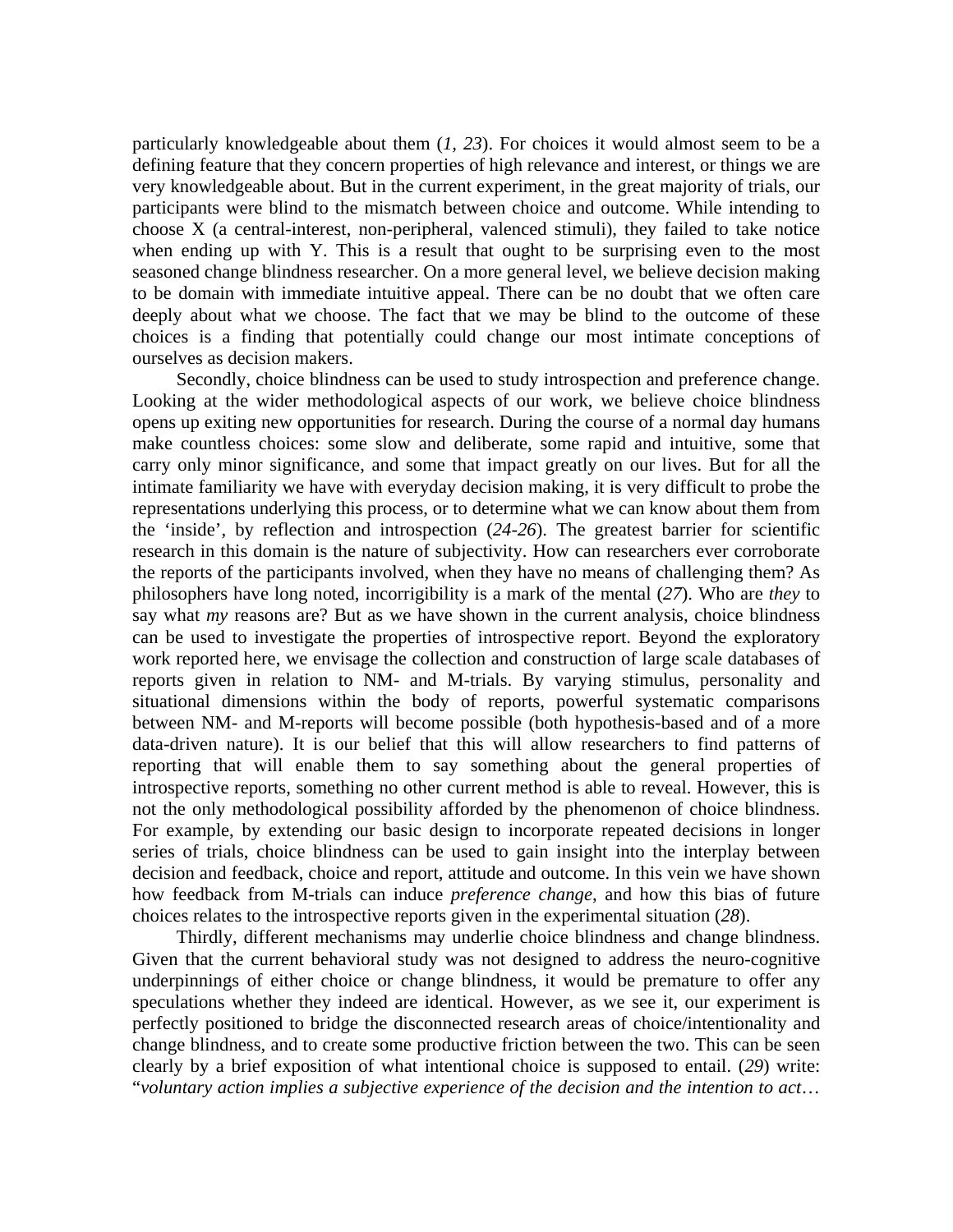*For willed action to be a functional behavior*, *the brain must have a mechanism for matching the consequences of the motor act against the prior intention*" (p. 80, our emphasis, see also *30-32*). But if this is the case, how can it be that the participants in our study often failed to detect the glaring discrepancy between the prior intention and the outcome of their choice? Matching this question with the most common explanations for change blindness offered in the literature does not seem to produce any satisfactory answers. In fact, in our view, given the almost complete lack of reference to mechanisms of decision making and intentionality in the change blindness literature, choice blindness would be an even more remarkable phenomenon if it turned out to be qualitatively identical to change blindness.

For example, the prevalence of choice blindness in our experiment might be due to a failure to sufficiently encode the choice alternatives during the deliberation phase (*33*). But from the perspective of a decision researcher it would amount to a strangely maladaptive decision process not to encode the features that are supposed to be the very basis of the choice, or the gross identity of the two alternatives (at the very least, this should hold for the condition with free viewing time, where the participants themselves set the criteria for when to terminate the deliberation). Another option is that the intentions simply are forgotten during the two second interval when the card is switched. But intentions are not supposed to be instantly forgotten. As (*29*) contend, they are supposed to be the guiding structures behind our actions (and phenomenologically speaking, this is what many people claim them to be), which makes this option equally unattractive to decision theorists. Similar things can be said for the other common explanations for change blindness: that initial representations might be disrupted or overwritten by the feedback (*34*), that change blindness results from a failure to compare pre- and post-change information (*35, 36*), or that explicit change detection is impossible because the representations are in a format inaccessible to consciousness (*37*). They are all viable candidates to explain choice blindness, but also more or less incompatible with popular theories of choice and intentionality. If our task can be seen as a good example of willed action, involving perfectly standard intentions and choices (and currently we can see no reason why this should not be the case), but the outcome of the experiment could be fully explained by the conceptual apparatus of change blindness research, then something would seem to be seriously amiss in current theories of decision making and cognitive control.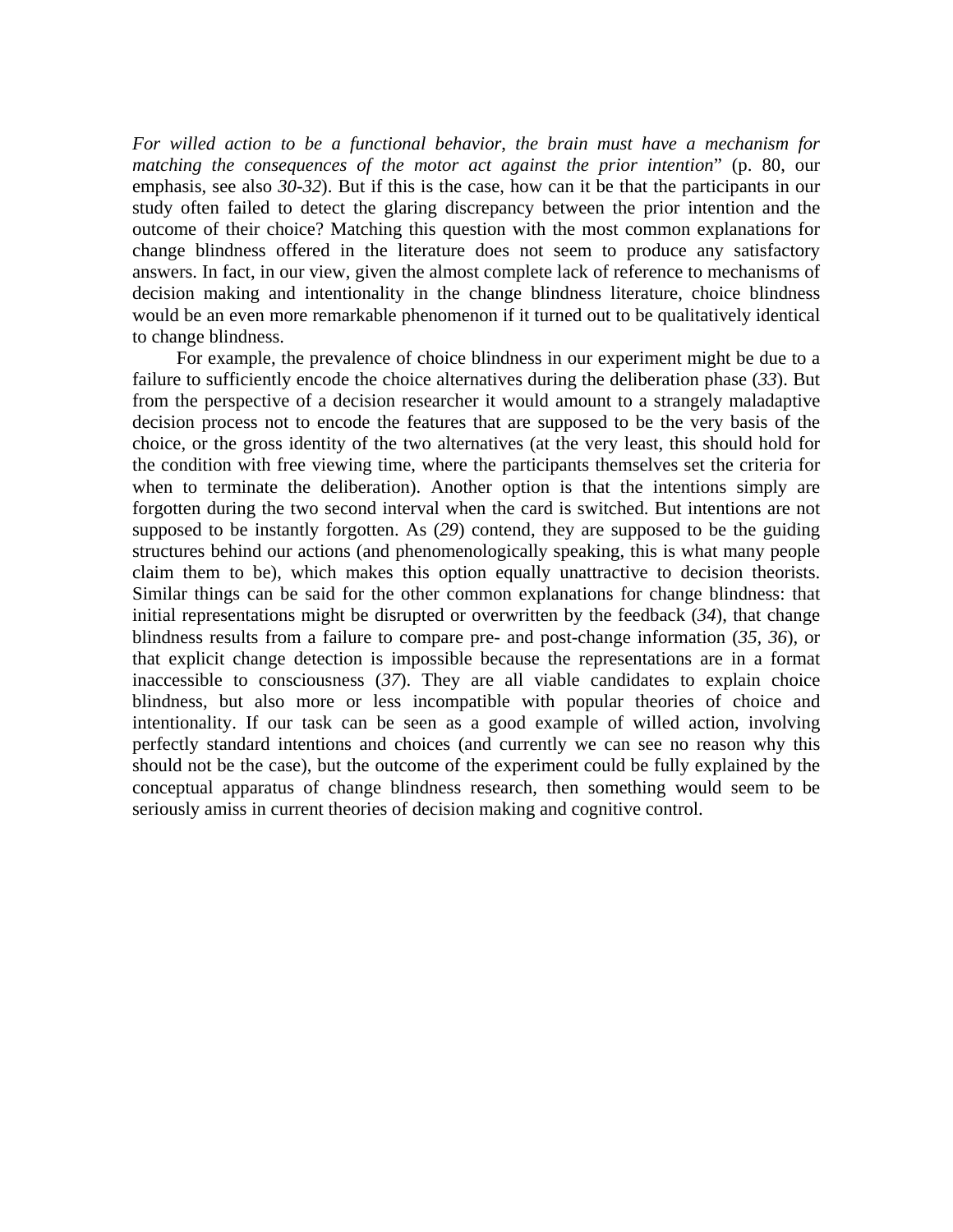## **Supporting Figures**



**Fig S1**. The face-pairs used for the manipulated trials in the experiment, with similarity scores displayed below each pair. The High-Similarity group is shown on the left, and the Low-Similarity group on the right.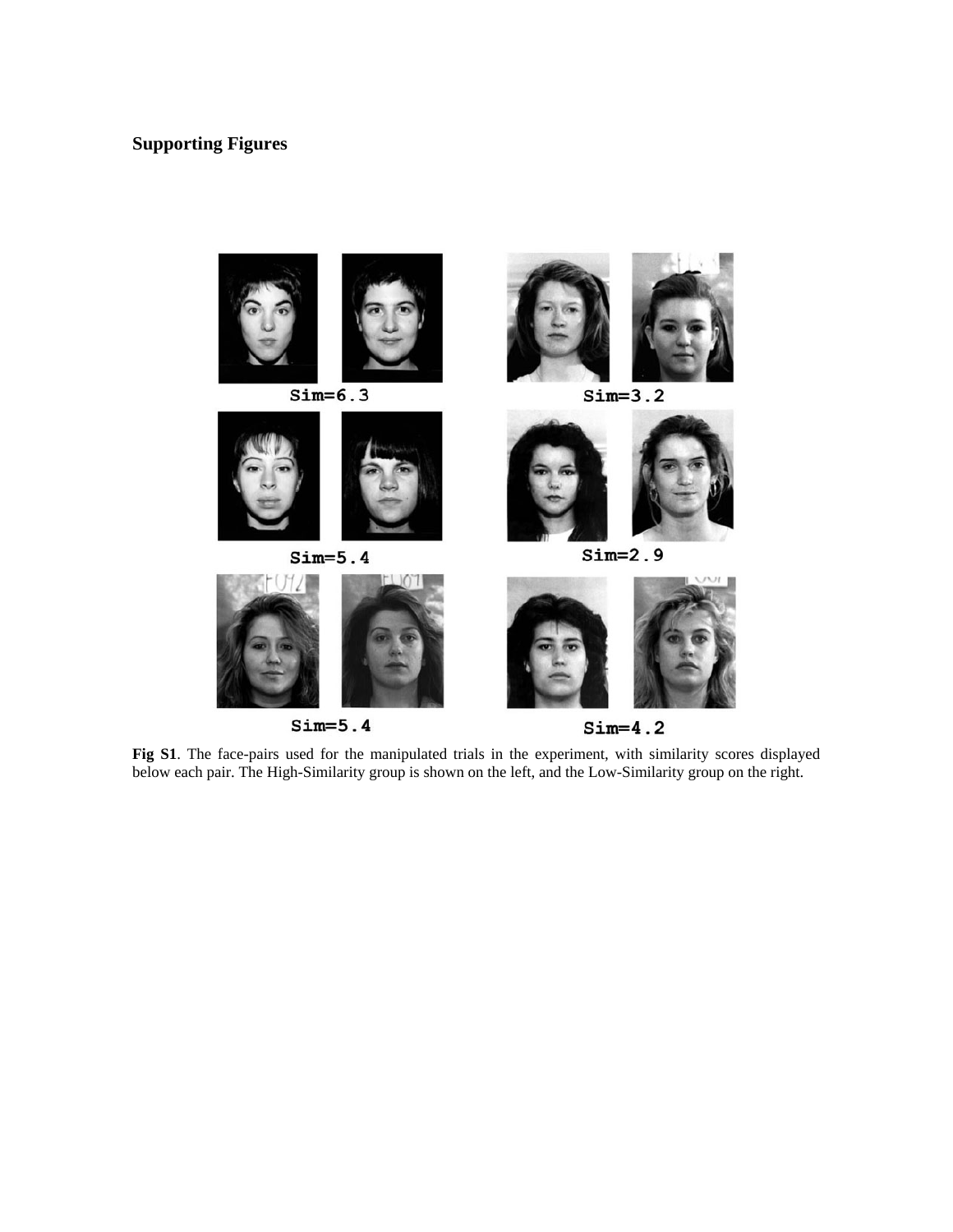

**Fig S2**. Percentage of subjects across the different conditions failing to detect all manipulations (black bars), and at least one manipulation (white bars).



**Fig S3**. The content of the verbal reports rated along the dimensions of (A) emotionality, (B) specificity, and (C) certainty. As can be gleaned from the figure, no significant differences between the non-manipulated and the manipulated reports were found with respect to these three dimensions.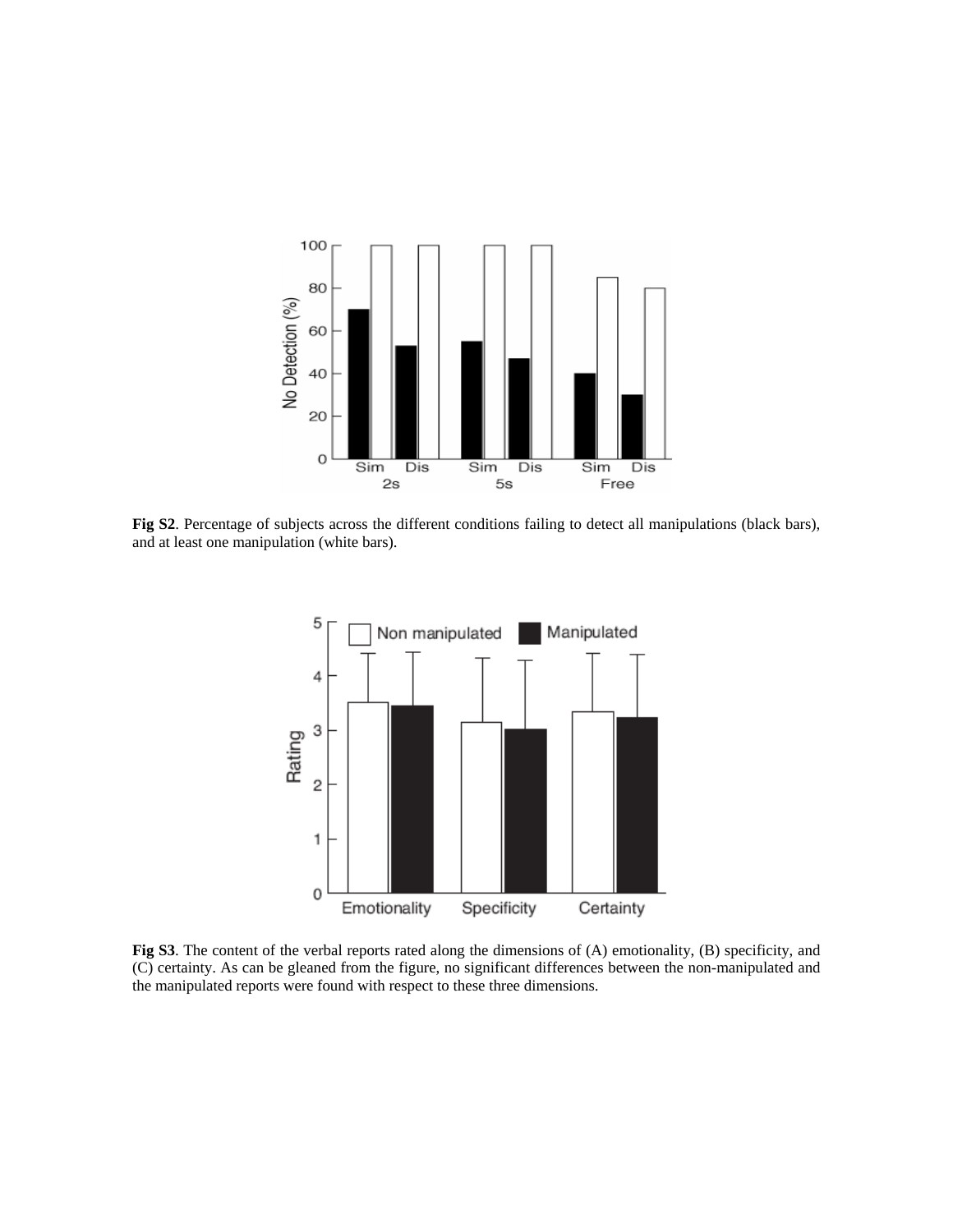### **Supporting Tables**

| Variable               | Pearson's r |      | <b>ICC</b> Krippendorff |
|------------------------|-------------|------|-------------------------|
| Laughter               | 0.95        | 0.98 | 0.95                    |
| <b>Empty Reports</b>   | 0.82        | 0.92 | 0.80                    |
| <b>Tense</b>           | 0.92        | 0.97 | 0.93                    |
| Emotionality           | 0.79        | 0.91 | 0.78                    |
| Specificity            | 0.88        | 0.96 | 0.88                    |
| Certainty              | 0.78        | 0.89 | 0.73                    |
| <b>Dynamic Report</b>  | 0.80        | 0.92 | 0.80                    |
| Specific Conf.         | 0.78        | 0.91 | 0.78                    |
| <b>Original Choice</b> | 0.82        | 0.93 | 0.82                    |

Table S1. Three alternative interrater reliability (IRR) measures for each variable used in our analysis. For each variable, the rating was performed by three independent raters. Listed in the left column are the average pair-wise Pearson product moment correlations between the three raters. The center column contains values for a case 2 model Intraclass Correlation (ICC) of absolute agreement, treating both the verbal reports and the raters as random factors. The right column contains values for Krippendorff's Alpha, a chance corrected index of absolute agreement, which is generally considered to be a conservative measurement of IRR. As can be seen in the figure, the IRR levels are uniformly high, with good consistency between measures.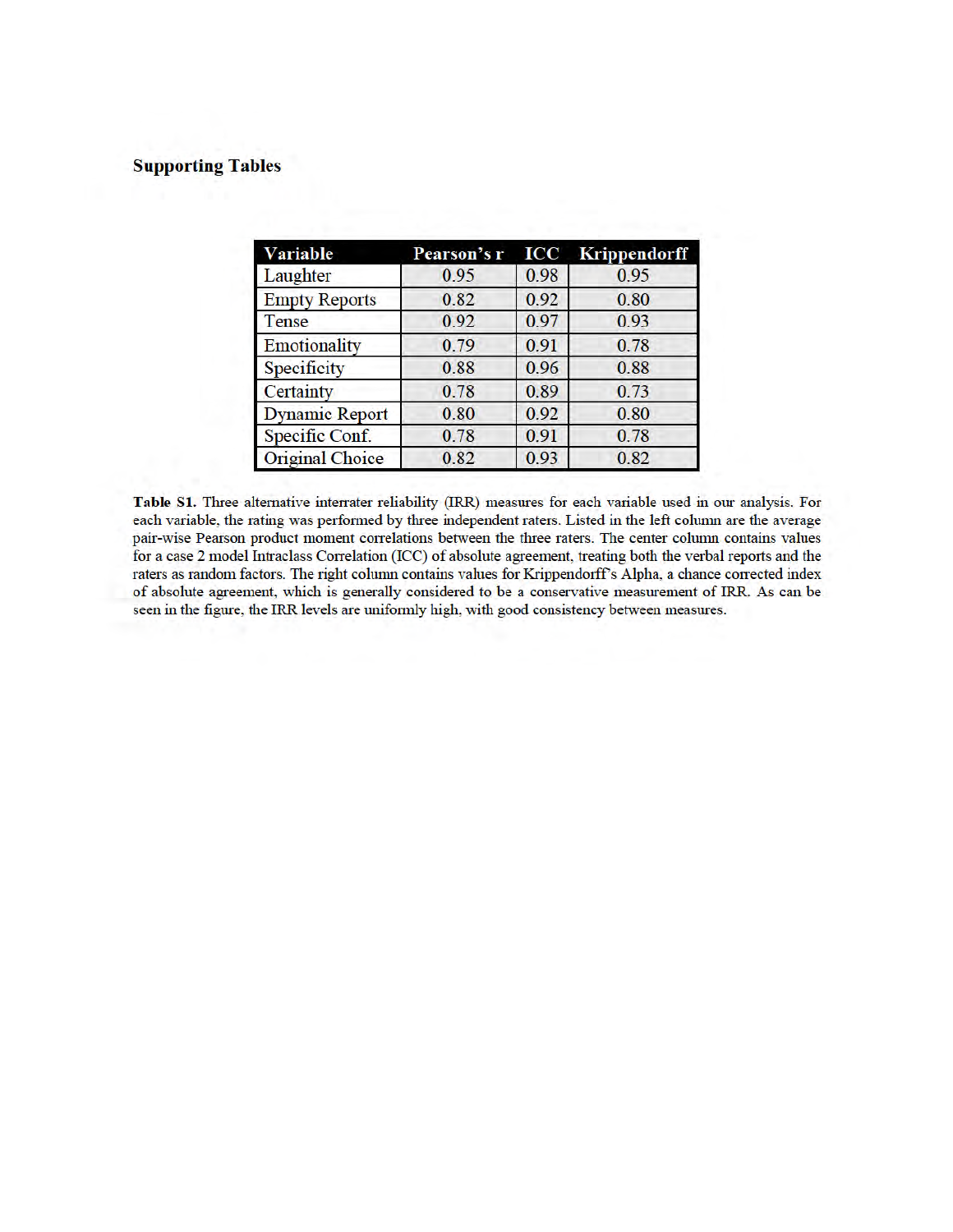## **Supporting References and Notes**

- 1. R. A. Rensink, *Annu. Rev. Psychol.* **53**, 245 (2002).
- 2. P. M. Merikle, E. M. Reingold, *J. Exp. Psychol. Gen.* **127**, 304 (1998).
- 3. P. M. Merikle, M. Daneman, in *The New Cognitive Neuroscience*, M. S. Gazzaniga, Ed. (MIT Press, Cambridge, MA, ed. 2, 2000), pp. 1295-1303.
- 4. D. R. Shanks, M. F. St. John, **17**, 367 (1994).
- 5. P. F. Lovibond, D. R. Shanks, *J. Exp. Psychol. Anim. Behav. Processes* **28**, 3 (2002).
- 6. D. T. Levin, N. Momen, S. B. Drivdahl, D. J. Simons, *Visual Cogn.* **7**, 397 (2000).
- 7. B. J. Scholl, D. J. Simons, D. T. Levin, in *Thinking About Seeing: Visual Metacognition in Adults and Children*, D. T. Levin, Ed. (MIT Press, Cambridge, MA, 2004), pp. 145-164.
- 8. K. A. Neuendorf. *The content analysis guidebook.* (Sage, Thousand Oaks, CA, 2002)
- 9. M. Lombard, J. Snyder-Duch, C. C. Bracken. *Human Com. Res. 28,* (2002).
- 10. S. E. Stemler. *Practical Asses., Res. & Eval.* **9**, 4 (2004)
- 11. K. O. McGraw, S. P. Wong. *Psych. Methods*. **1**, 4. (1996).
- 12. J. Uebersax. *Statistical methods for rater agreement*. (Retrieved July 20, 2005, from http://ourworld.compuserve.com/homepages/jsuebersax/agree.htm)
- 13. P. E. Shrout, J. L. Fleiss. *Psychological Bulletin* **86**, 420 (1979)
- 14. K. Krippendorf. *Human Commun. Res.* **30**, (2004).
- 15. K. Krippendorf. *Content Analysis: an Introduction to Its Methodology* (Sage, Thousand Oaks, CA, 2003).
- 16. J. L. Fleiss. *Statistical methods for rates and proportions* (2<sup>nd</sup> ed.) (John Wiley and Sons, NY, 1981).
- 17. D. J. Simons, D. T. Levin, *Trends Cogn. Sci.* **1**, 261 (1997).
- 18. P. U. Tse, D. L. Sheinberg, N. K. Logothetis, *Psychol. Sci.* **14**, 91 (2003).
- 19. A. Noe, *J. Conscious Studies* **9**, 5 (2002).
- 20. D. J. Simons, D. T. Levin. Psychon. *Bull. & Rev*. **5**. (1998).
- 21. D. T. Levin, D. J. Simons, B. Angleone, C. F. Chabris. *Brit. J. Psychol*. **93**, 289 (2002).
- 22. J. Triesch, D. Ballard, M. Hayhoe, B. Sullivan. *J. of. Vision*. **3** (2003).
- 23. S. Werner, B. Thies. *Visual. Cogn*. **7**. (2000).
- 24. R. E. Nisbett, T. D. Wilson, *Psychol. Rev.* **84**, 231 (1977).
- 25. T. D. Wilson, E. Dunn, *Annu. Rev. Psychol.* **55***,* 493 (2004).
- 26. A. I. Jack, A. Roepstorff, *J. Conscious. Studies* **11**, 7 (2004).
- 27. R. Rorty, *J. Philos* **67**, 399 (1970).
- 28. B. Tärning, L. Hall, P. Johansson, S. Sikström, A. Olsson. *Unpublished Manuscript*. (2005).
- 29. A. Sigiru et al. *Nat. Neurosci*. **4**. (2004).
- 30. M. Ullsperger, D. Y. Cramon, *Cortex* **40**, 593 (2004).
- 31. K. R. Ridderinkhof, W. P. M. van den Wildenberg, S. J. Segalowitz, C. S. Carter, *Brain Cogn.* **56**, 129 (2004).
- 32. P. Haggard. *TRENDS in Cog. Sci*. **9**, 6 (2005).
- 33. J. K. O'Regan, A. Noe. *Behavioral and Brain Sci*. **24**. (2001).
- 34. M. R. Beck, D. T. Levin. *Percept. & Psychophys.* **65** (2003).
- 35. S. R. Mitroff, D. J. Simons, D. T. Levin. *Percept. & Psychophys.* **66**, 8 (2004).